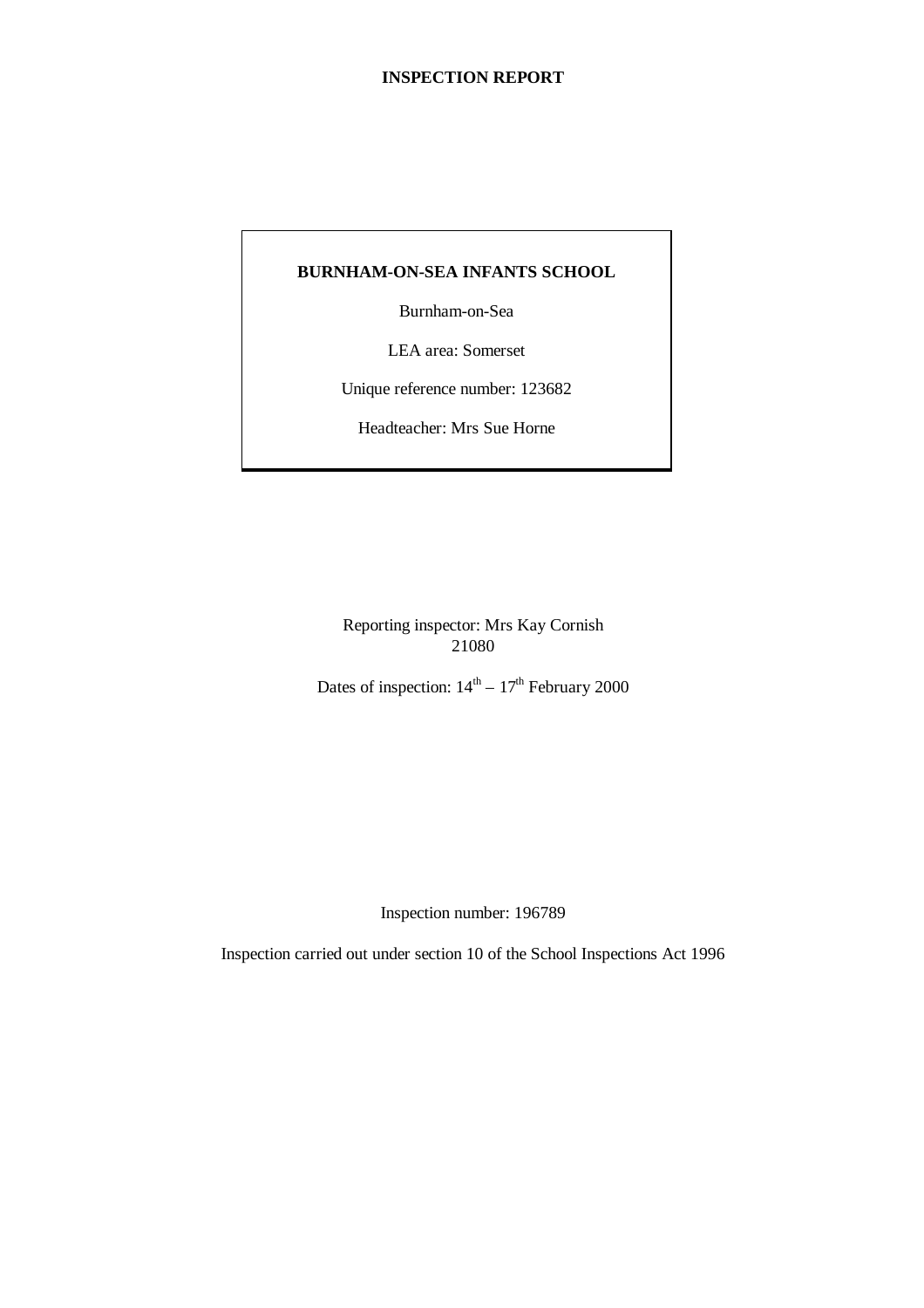## © Crown copyright 2000

This report may be reproduced in whole or in part for non-commercial educational purposes, provided that all extracts quoted are reproduced verbatim without adaptation and on condition that the source and date thereof are stated.

Further copies of this report are obtainable from the school. Under the School Inspections Act 1996, the school must provide a copy of this report and/or its summary free of charge to certain categories of people. A charge not exceeding the full cost of reproduction may be made for any other copies supplied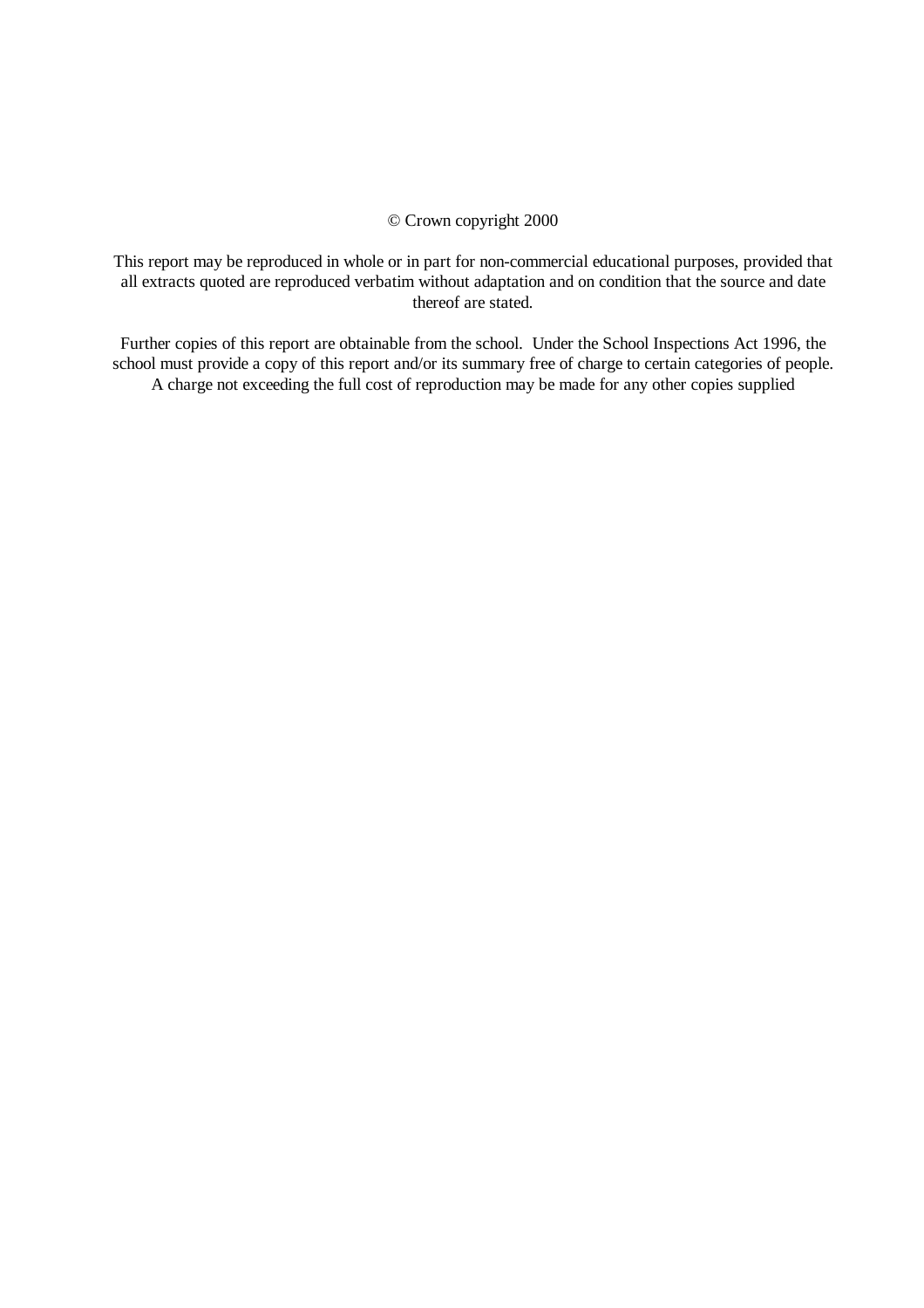# **INFORMATION ABOUT THE SCHOOL**

| Type of school:              | Infant                                        |
|------------------------------|-----------------------------------------------|
| School category:             | Community                                     |
| Age range of pupils:         | $4 - 7$ years                                 |
| Gender of pupils:            | Mixed                                         |
| School address:              | Winchester Road<br>Burnham-on-Sea<br>Somerset |
| Postcode:                    | TA8 1JD                                       |
| Telephone number:            | 01278 782342                                  |
| Fax number:                  | 01278 794744                                  |
| Appropriate authority:       | Governing Body                                |
| Name of chair of governors:  | Mr Peter Clayton                              |
| Date of previous inspection: | <b>July 1996</b>                              |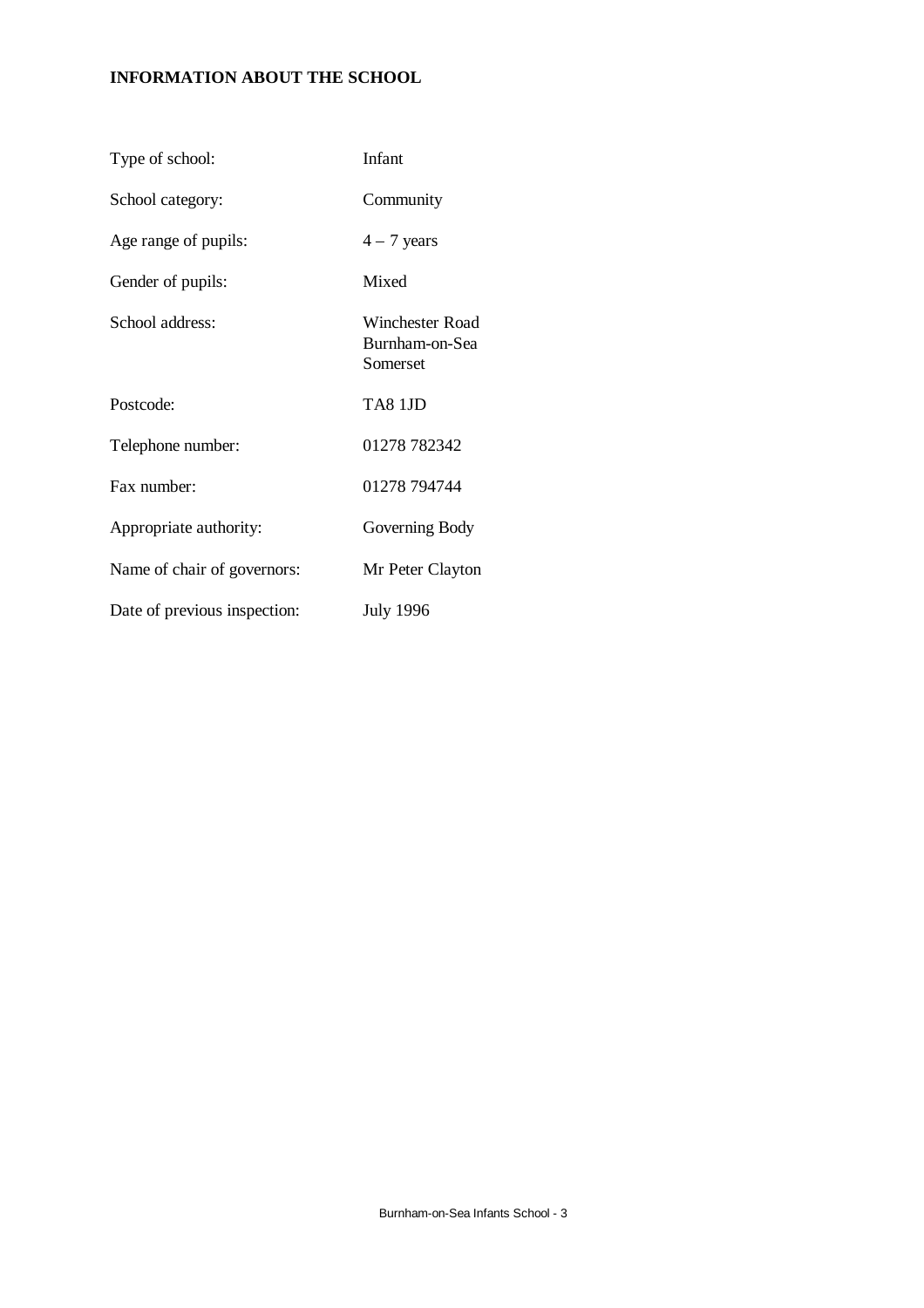| <b>Team members</b> |                      | <b>Subject responsibilities</b>                                                                                                     | <b>Aspect responsibilities</b>                                                                                                                            |  |  |
|---------------------|----------------------|-------------------------------------------------------------------------------------------------------------------------------------|-----------------------------------------------------------------------------------------------------------------------------------------------------------|--|--|
| Kay Cornish         | Registered inspector | Mathematics<br>Religious education<br>Art<br>Music                                                                                  | What sort of school is it?<br>The school's results and<br>achievements<br>How well are pupils taught?<br>What should the school do to<br>improve further? |  |  |
| <b>Brian Rance</b>  | Lay inspector        |                                                                                                                                     | How well does the school care<br>for its pupils?<br>How well does the school work<br>in partnership with parents?                                         |  |  |
| Denise Morris       | Team inspector       | English<br>Information technology<br>History<br>Under-fives<br>Special educational<br>needs<br>English as an additional<br>language | Pupils' attitudes, values and<br>personal development                                                                                                     |  |  |
| <b>Steve Hill</b>   | Team inspector       | Science<br>Design and technology<br>Geography<br>Physical education<br>Equal opportunities                                          | How good are curricular<br>opportunities offered to pupils?<br>How well is the school led and<br>managed?                                                 |  |  |

## **INFORMATION ABOUT THE INSPECTION TEAM**

The inspection contractor was:

Evenlode Associates Limited 6 Abbey Close Alcester Warwickshire B49 5QW

Any concerns or complaints about the inspection or the report should be raised with the inspection contractor. Complaints that are not satisfactorily resolved by the contractor should be raised with OFSTED by writing to:

> The Registrar Inspection Quality Division The Office for Standards in Education Alexandra House 33 Kingsway London WC2B 6SE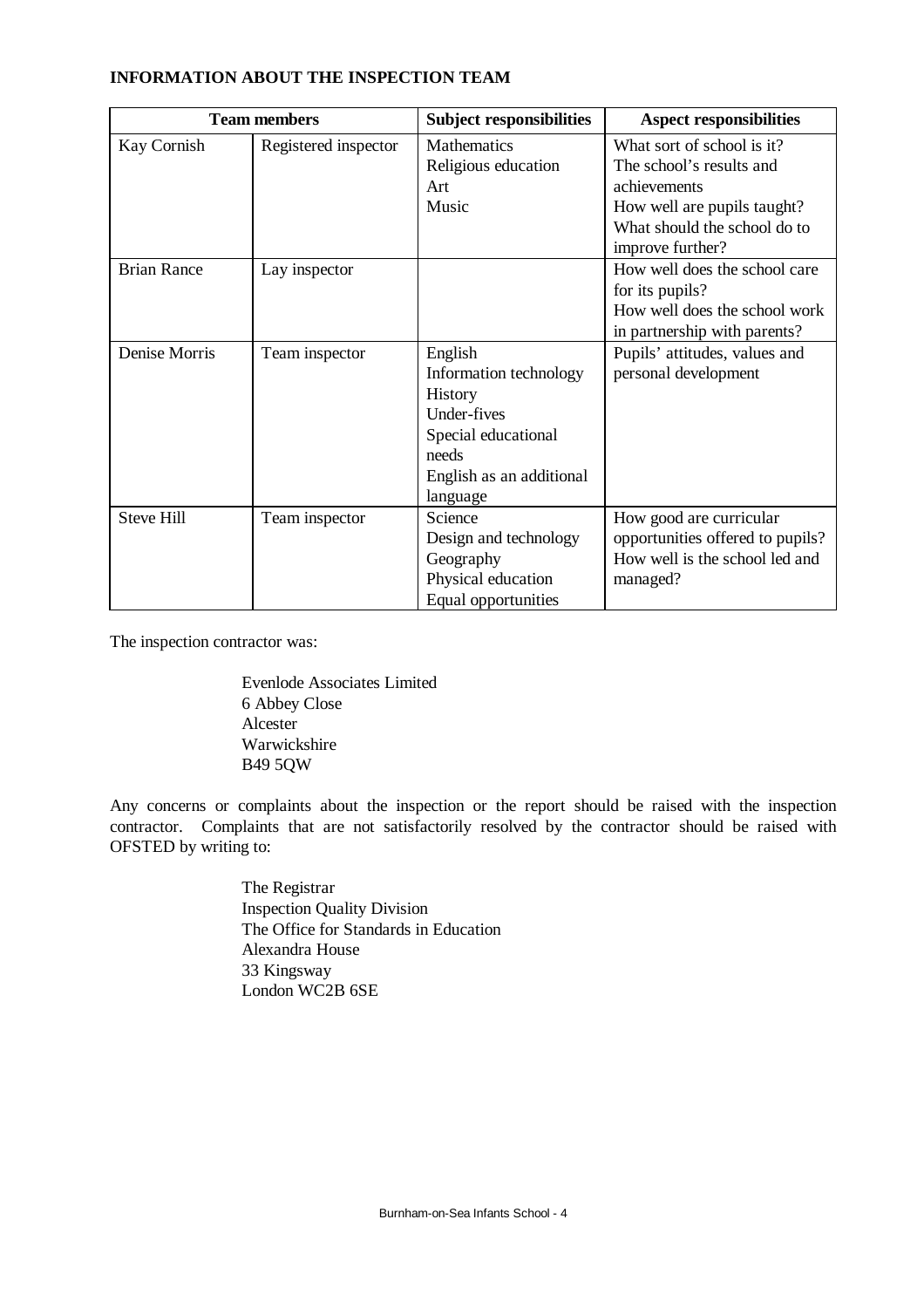|                                                                                                                                                                                                                                                                                                                                                                          | Page      |
|--------------------------------------------------------------------------------------------------------------------------------------------------------------------------------------------------------------------------------------------------------------------------------------------------------------------------------------------------------------------------|-----------|
| <b>PART A: SUMMARY OF THE REPORT</b>                                                                                                                                                                                                                                                                                                                                     | $06 - 09$ |
| Information about the school<br>How good the school is<br>What the school does well<br>What could be improved<br>How the school has improved since its last inspection<br><b>Standards</b><br>Pupils' attitudes and values<br>Teaching and learning<br>Other aspects of the school<br>How well the school is led and managed<br>Parents' and carers' views of the school |           |
| <b>PART B: COMMENTARY</b>                                                                                                                                                                                                                                                                                                                                                |           |
| <b>HOW HIGH ARE STANDARDS?</b>                                                                                                                                                                                                                                                                                                                                           | 10        |
| The school's results and achievements<br>Pupils' attitudes, values and personal development                                                                                                                                                                                                                                                                              |           |
| <b>HOW WELL ARE PUPILS TAUGHT?</b>                                                                                                                                                                                                                                                                                                                                       | 11        |
| <b>HOW GOOD ARE THE CURRICULAR AND OTHER</b><br><b>OPPORTUNITIES OFFERED TO PUPILS?</b>                                                                                                                                                                                                                                                                                  | 13        |
| <b>HOW WELL DOES THE SCHOOL CARE FOR ITS PUPILS?</b>                                                                                                                                                                                                                                                                                                                     | 15        |
| <b>HOW WELL DOES THE SCHOOL WORK IN</b><br><b>PARTNERSHIP WITH PARENTS</b>                                                                                                                                                                                                                                                                                               | 16        |
| HOW WELL IS THE SCHOOL LED AND MANAGED?                                                                                                                                                                                                                                                                                                                                  | 16        |
| WHAT SHOULD THE SCHOOL DO TO IMPROVE FURTHER?                                                                                                                                                                                                                                                                                                                            | 18        |
| PART C: SCHOOL DATA AND INDICATORS                                                                                                                                                                                                                                                                                                                                       | 19        |
| PART D: THE STANDARDS AND QUALITY OF TEACHING IN<br>AREAS OF THE CURRICULUM, SUBJECTS AND COURSES                                                                                                                                                                                                                                                                        | 23        |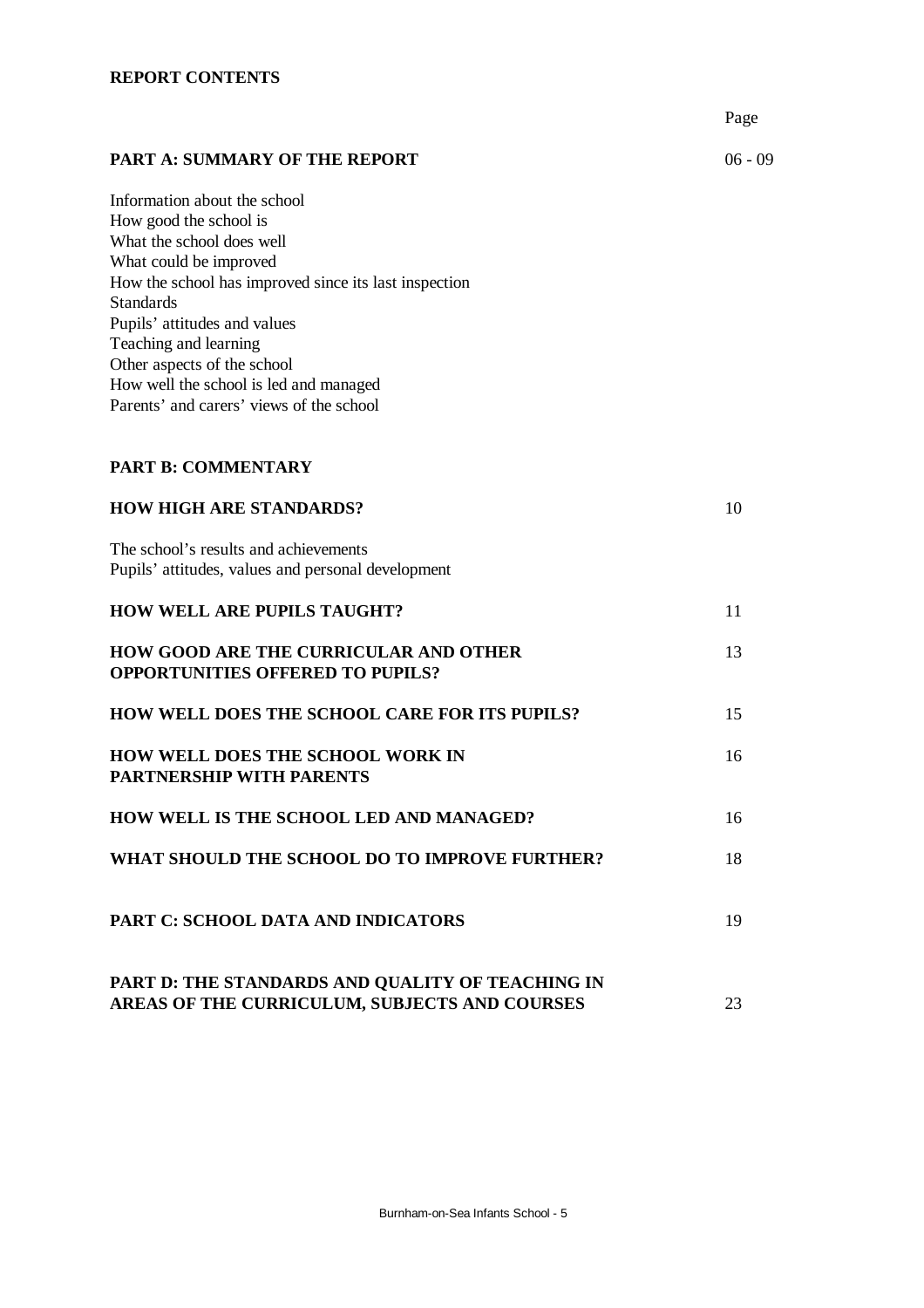## **PART A: SUMMARY OF THE REPORT**

## **INFORMATION ABOUT THE SCHOOL**

Burnham-on-Sea Infants School is maintained by Somerset Education Authority. The new building has been on the site since January 1989, pupils having been moved from an old Victorian building elsewhere in the town. It is deemed a small school, but numbers have risen and there are currently 157 pupils on roll aged between four and seven years, and rising. Most children commencing at the school have experience of pre-school education. Children have wide levels of attainment on entry, and although a few have attainment above national expectations when they begin school, the majority are below the expected levels. The community of Burnham-on-Sea Infants School has mixed levels of economic and social deprivation, widely divergent.

The school is on an attractive site with an adjoining flat play area. It is organised into six classes and the average class size is 26, which is broadly average. The number of pupils for whom English is an additional language is three, approximately 1.8 per cent which is above the figure for most schools. Twenty-three pupils are entitled to free school meals, approximately 14.6 per cent, which is below the average nationally. However, since Somerset Education Authority do not provide a cooked meals service, there are a number of families who do not claim for a school packed lunch. At the time of the inspection, there were 34 pupils on the school's register for special educational needs. This is approximately 22 per cent, which is higher than the national average. One pupil has a Statement and this is less than the national average.

During the previous three years, the school has experienced significant changes in leadership, staffing and governors. The turbulence is beginning to settle and the school is entering a new period of stability. The school enjoys and appreciates good support from parents and the community.

### **HOW GOOD THE SCHOOL IS**

Burnham-on-Sea Infants is an effective school that provides a good quality of education. It consistently helps pupils to achieve standards that are in line with national expectations, and in some aspects even higher. Pupils' learning is overall good. Good teaching impacts substantially on pupils' learning and progress. The high quality of leadership constantly strives to achieve higher standards in all aspects of the school's development. The school gives good value for money. The significant strengths of the school outweigh those areas in need of improvement.

### **What the school does well**

- The headteacher leads the school with dedication and a very good grasp of the school's needs. She is well supported by a talented deputy and a hard working staff.
- The committed governing body has a good grasp of the strengths and needs of the school.
- Teaching is a major strength of the school and has a significant impact on the pupils' learning.
- New entrants are given a very good start in their education through a lively, well-balanced underfives programme.
- The co-ordinator and learning support staff ensure that the provision for special educational needs is good.
- The implementation of the reading and numeracy strategies has been successful.
- Pupils make particularly good progress in learning in art, design and technology and physical education, and standards are higher.
- The good behaviour, attitudes and relationships of pupils is ensured by all staff who give very good care and protection.
- The school's links with parents are very good.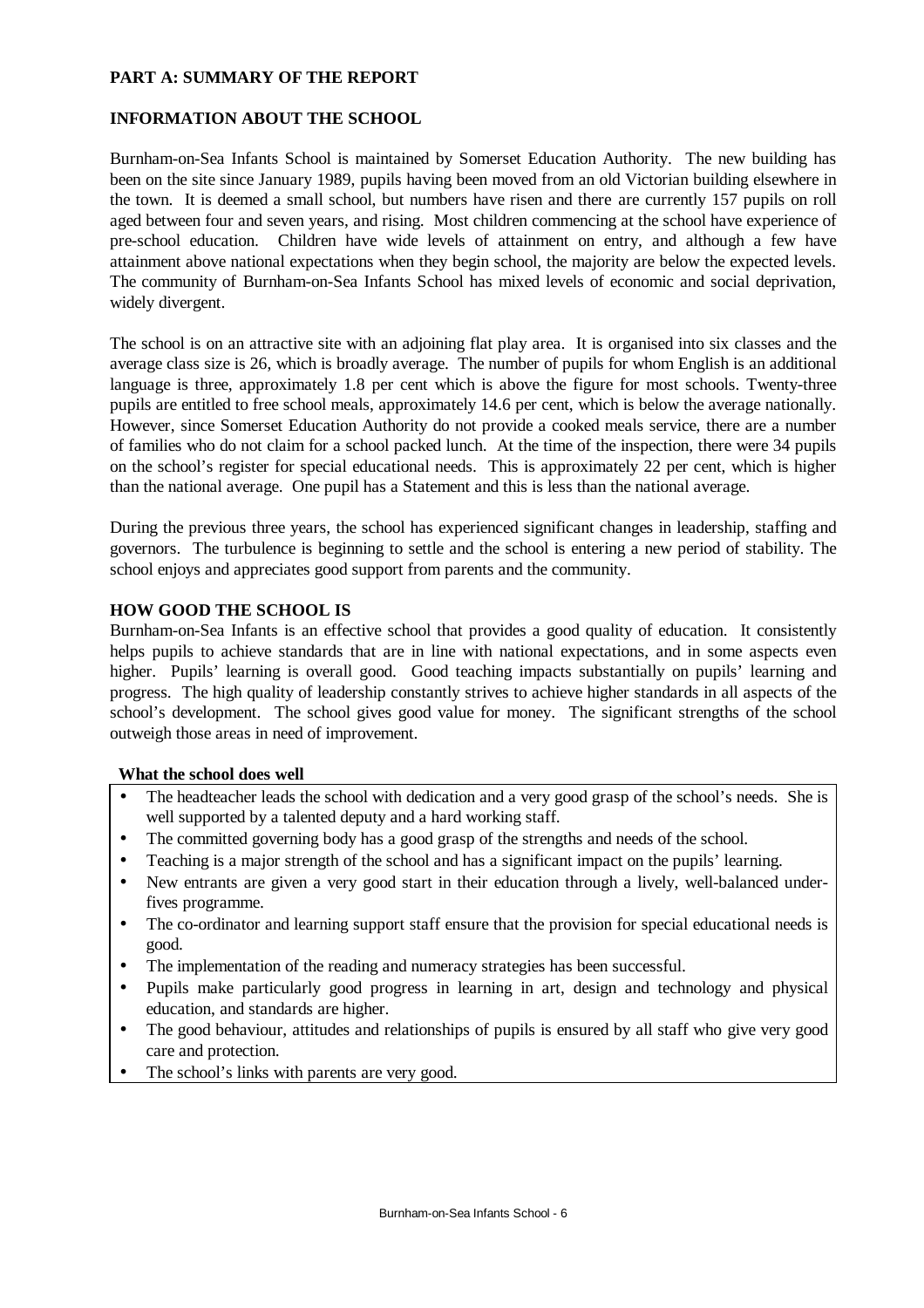## **What could be improved**

- Pupils' standards of writing in English and other subjects.
- The systems for co-ordinators to monitor and evaluate teaching and pupils' standards in order to improve the progress of pupils' skills in all subjects.
- Improve the use of information technology in all subjects in order to reach the high standards of its use in numeracy.
- The organisation of the timetable to avoid over-long lessons.
- The attendance figures.

*The areas for improvement will form the basis of the governors' action plan.*

# **HOW THE SCHOOL HAS IMPROVED SINCE ITS LAST INSPECTION**

Since the previous inspection in July 1996, there has been appropriate improvement. Despite a reduced timetable to implement change, the new, and now permanent leadership of the headteacher and deputy, has rectified all the key issues apart from the need to improve writing standards still further. There is now improved provision for implementing the new reading and numeracy strategies. Teaching has improved significantly from its 21 per cent unsatisfactory standard, to overall good teaching now. Teaching is now a major strength. Standards overall have been maintained or risen. Planning of the curriculum and lessons is now much clearer. A new school development plan is informative and carefully prioritised with financial allocation. Child protection and pupils' welfare procedures are greatly improved and now very good. Collective worship fully complies with statutory requirements now.

## **STANDARDS**

The table shows the standards achieved by 7 year olds based on average point scores in National Curriculum tests.

|                    | compared with |      |      |         |                    |   |  |
|--------------------|---------------|------|------|---------|--------------------|---|--|
| Performance in:    | all schools   |      |      | similar | Key                |   |  |
|                    |               |      |      | schools |                    |   |  |
|                    | 1997          | 1998 | 1999 | 1999    | well above average | A |  |
| Reading            | E             | E    | E    | Е       | above average      | B |  |
| Writing            | E             | E    | E    | $E^*$   | average            |   |  |
|                    |               |      |      |         | below average      |   |  |
| <b>Mathematics</b> |               |      |      | E       | well below average |   |  |

The low scores reflect a number of issues. Firstly the cohort of 1998/1999 included a larger number of pupils with special educational needs. In addition, as many as half the number of pupils had moved into the specific year group from other schools. A similar number over time, had moved out of the year group and neighbourhood. There was a significant amount of turbulence in the temporary leadership of the school during the period 1996 to 1998, before the present headteacher and her deputy were permanently appointed by Autumn 1998.

A different picture emerges during the inspection of 2000. Pupils' attainment shows a significant improvement. Standards in all year groups have improved. This improvement is due to the present good teaching and new leadership.

Children enter school in the under-fives age group with skills which are below national expectations, although a group of children perform above the expected level on entry. They make good progress and attain the desired learning goals by the time they are five. In Reception and Year 1 classes, pupils show standards emerging with definite upward trends in all areas of learning.

During the inspection, standards in the core subjects at the end of Key Stage 1 are mainly in line with the national averages, apart from writing. Standards in religious education are in line with the expected levels of the local education authority's agreed syllabus. Pupils' progress in history, geography and music is in line with national expectations throughout all classes. There are higher standards than normally seen and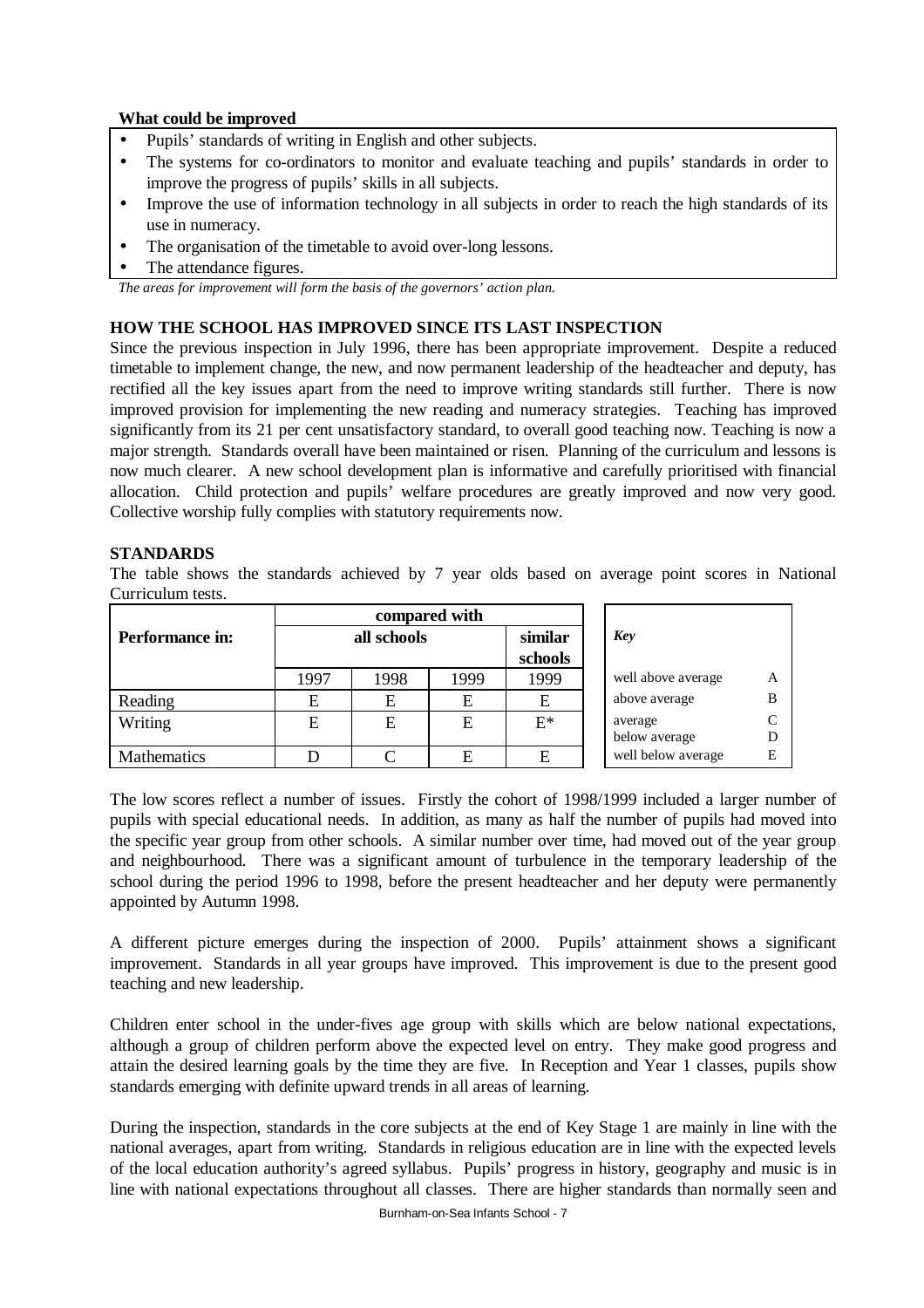good progress in art, design and technology and physical education. Progress and learning are good overall, and improved from 1999. They reflect the impact of good teaching and provision.

| Aspect                  | <b>Comment</b>                                                                   |  |  |  |  |  |  |
|-------------------------|----------------------------------------------------------------------------------|--|--|--|--|--|--|
| Attitudes to the school | Pupils are keen and eager to come to school. They show good levels of interest   |  |  |  |  |  |  |
|                         | in their lessons and take part with enthusiasm in the variety of activities      |  |  |  |  |  |  |
|                         | provided.                                                                        |  |  |  |  |  |  |
| Behaviour, in and out   | Pupils' behaviour is generally good across the school. No evidence of            |  |  |  |  |  |  |
| of classrooms           | aggressive or bullying behaviour was observed.                                   |  |  |  |  |  |  |
| Personal development    | Pupils' personal development is good. Pupils are helpful and independent.        |  |  |  |  |  |  |
| and relationships       | Relationships are good. Pupils have significant respect for the feelings, values |  |  |  |  |  |  |
|                         | and opinions of others.                                                          |  |  |  |  |  |  |
| Attendance              | Overall, attendance is unsatisfactory. Despite the hard work of the school to    |  |  |  |  |  |  |
|                         | implement the procedures for monitoring pupils' attendance, a few families'      |  |  |  |  |  |  |
|                         | poor attendance records pull down the overall statistics for the school.         |  |  |  |  |  |  |

**PUPILS' ATTITUDES AND VALUES**

## **TEACHING AND LEARNING**

| <b>Teaching of pupils:</b> | aged up to 5 years | vears<br>aged<br>55 |  |  |
|----------------------------|--------------------|---------------------|--|--|
| Lessons seen overall       | good<br>√ery       | boot <sup>'</sup>   |  |  |

*Inspectors make judgements about teaching in the range: excellent; very good; good; satisfactory; unsatisfactory; poor; very poor. 'Satisfactory' means that the teaching is adequate and strengths outweigh weaknesses.*

Throughout the school, the quality of teaching and learning was predominantly good. There was no unsatisfactory teaching of lessons. Teaching in one in five lessons seen was very good. In nearly half the lessons, teaching was good. The remainder of the lessons were at least satisfactory. Examples of good teaching were seen in all classes. These high overall standards in teaching make a significant impact on pupils' improved learning. There are, however, weaknesses in the provision and teaching of writing skills in English lessons and for other subjects.

| <b>Aspect</b>                                                                                        | <b>Comment</b>                                                                                                                                                                                                                                                                                                                                                                                                                                                                                          |
|------------------------------------------------------------------------------------------------------|---------------------------------------------------------------------------------------------------------------------------------------------------------------------------------------------------------------------------------------------------------------------------------------------------------------------------------------------------------------------------------------------------------------------------------------------------------------------------------------------------------|
| The quality and range of<br>the curriculum                                                           | In the main, the curriculum is broad and balanced, apart from insufficient<br>opportunities given for pupils to write. The curriculum meets all statutory<br>requirements. Apart from writing, planning for the literacy strategy is<br>mainly effective and good for reading. The implementation of the<br>numeracy strategy is good. Provision for extra-curricular activities is<br>good. All pupils are integrated well into activities regardless of gender,<br>prior attainment or ethnic origin. |
| Provision for pupils with<br>special educational needs                                               | All pupils with special educational needs are welcomed and make<br>satisfactory progress. The highly qualified and hard-working co-ordinator<br>and all the support staff work sensitively to meet the needs of all pupils in<br>their care.                                                                                                                                                                                                                                                            |
| Provision for pupils with<br>English as an additional<br>language                                    | Pupils with English as an additional language make good progress. They<br>receive good extra provision through the local education authority's<br>external agency staff.                                                                                                                                                                                                                                                                                                                                |
| Provision for pupils'<br>personal, including<br>spiritual, moral, social and<br>cultural development | The overall provision is good. Spiritual and cultural development is<br>satisfactory. Procedures to encourage moral and social development are<br>good. The management of behaviour is often very good. The school<br>encourages a well-developed sense of mutual responsibility and protection<br>of people and the environment.                                                                                                                                                                       |
| How well the school cares<br>for its pupils                                                          | There are satisfactory procedures implemented to assess all pupils. Apart<br>from the analysis of whole-school performance of science being in its early<br>stages of development, assessment is used satisfactorily to inform whole-                                                                                                                                                                                                                                                                   |

## **OTHER ASPECTS OF THE SCHOOL**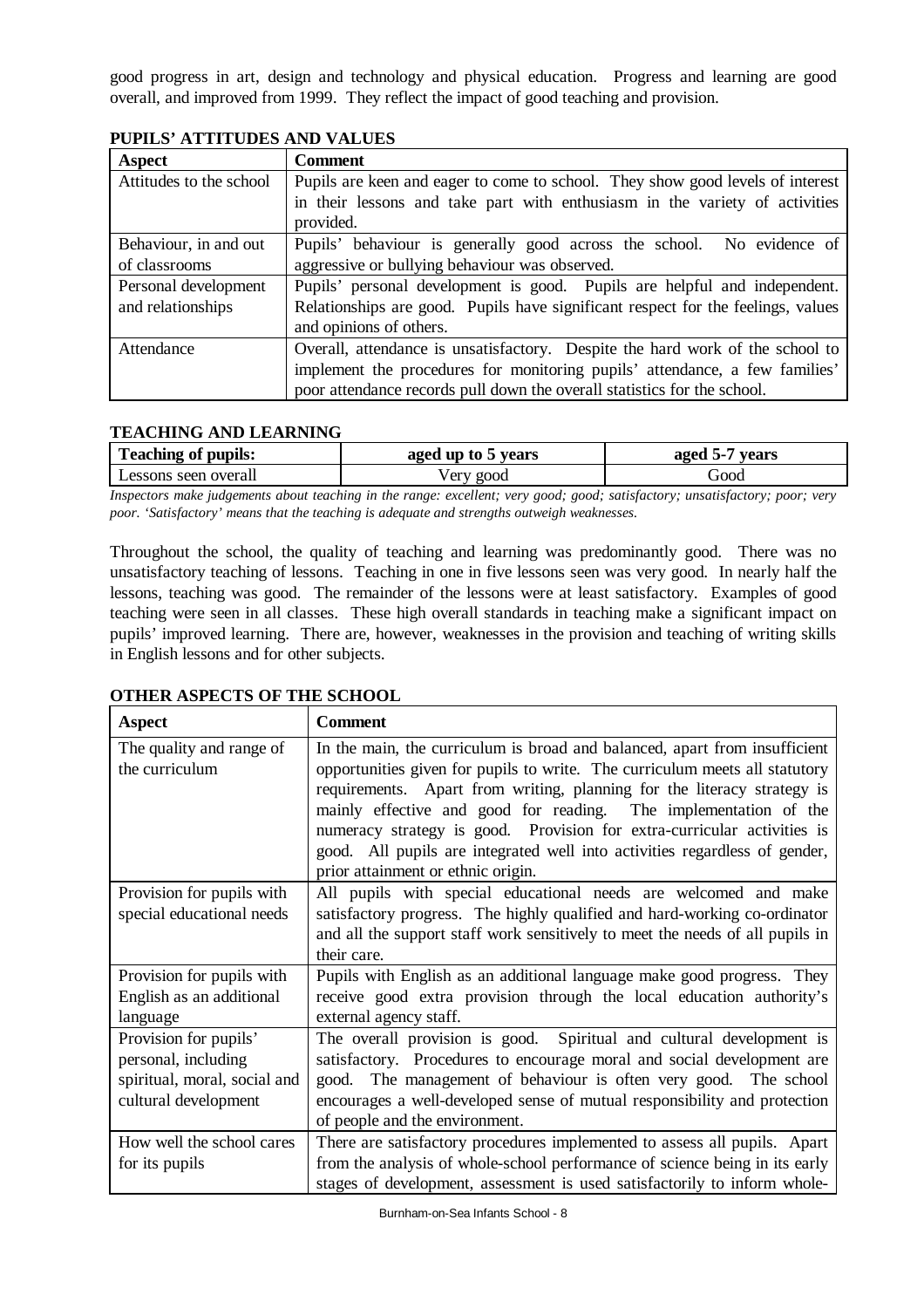|  | school planning. Assessment is used well in numeracy. There are very<br>good procedures used for child protection and pupils' welfare. The quality |
|--|----------------------------------------------------------------------------------------------------------------------------------------------------|
|  | of support is very good. The school is clean and well maintained. All                                                                              |
|  | staff, including meal-time assistants, ensure that pupils are well supported                                                                       |
|  | in an orderly community.                                                                                                                           |

## **HOW WELL THE SCHOOL IS LED AND MANAGED**

| <b>Aspect</b>                                                            | <b>Comment</b>                                                                                                                                                                                                                                                                                                                                                                                     |
|--------------------------------------------------------------------------|----------------------------------------------------------------------------------------------------------------------------------------------------------------------------------------------------------------------------------------------------------------------------------------------------------------------------------------------------------------------------------------------------|
| Leadership and manage-<br>ment by the headteacher<br>and other key staff | The quality of leadership and management is very good. The dedicated<br>headteacher has successfully led a number of effective developments over<br>the previous two years. She is well supported by a talented deputy. All the<br>enthusiastic staff work well as a team and carry out their duties<br>conscientiously.                                                                           |
| How well the governors<br>fulfil their responsibilities                  | The Chair of Governors cares for the school and is hard working. He has<br>ably led his governors through a period of extreme turbulence in the history<br>of the school's development. Through his example, the governors are<br>closely involved with the life of the school. The school is now set to<br>develop strongly with its good image in the community and numbers of<br>pupils rising. |
| The school's evaluation of<br>its performance                            | The school is very good at evaluating its own strengths and weaknesses.<br>All the key issues of the previous report have been rectified and within a<br>reduced timescale, despite the turbulence created by a temporary headship<br>and deputy headship. The school has already identified the present areas<br>for development in order to raise provision and standards further.               |
| The strategic use of<br>resources                                        | The school uses its resources of the budget and accommodation in an<br>informed way and prudently. The school's financial and daily<br>administration are most efficient. The structure of timetable is an area for<br>development, which the school has identified.                                                                                                                               |

# **PARENTS' AND CARERS' VIEWS OF THE SCHOOL**

| What pleases parents most |                                                                                                                        | What parents would like to see improved                                         |  |  |  |
|---------------------------|------------------------------------------------------------------------------------------------------------------------|---------------------------------------------------------------------------------|--|--|--|
|                           | The good start children receive.<br>Pupils' progress and standards of all pupils,                                      | There were no major concerns voiced,<br>however, one parent was concerned about |  |  |  |
|                           | including those with special educational needs.<br>The procedures to encourage good behaviour and<br>caring attitudes. | the cleanliness of the toilets.                                                 |  |  |  |
|                           | The good information that is provided.                                                                                 |                                                                                 |  |  |  |
|                           | The approachability of all staff.                                                                                      |                                                                                 |  |  |  |
|                           | The warm encouragement to come into school.                                                                            |                                                                                 |  |  |  |
|                           | The good Parent/Teacher Association.                                                                                   |                                                                                 |  |  |  |
|                           | The stable atmosphere and new leadership after<br>an unsettled period.                                                 |                                                                                 |  |  |  |

The inspection team agrees with all the parents' positive views about the school.

To reassure parents, the inspectors found that the toilets were cleaned daily and were hygienic.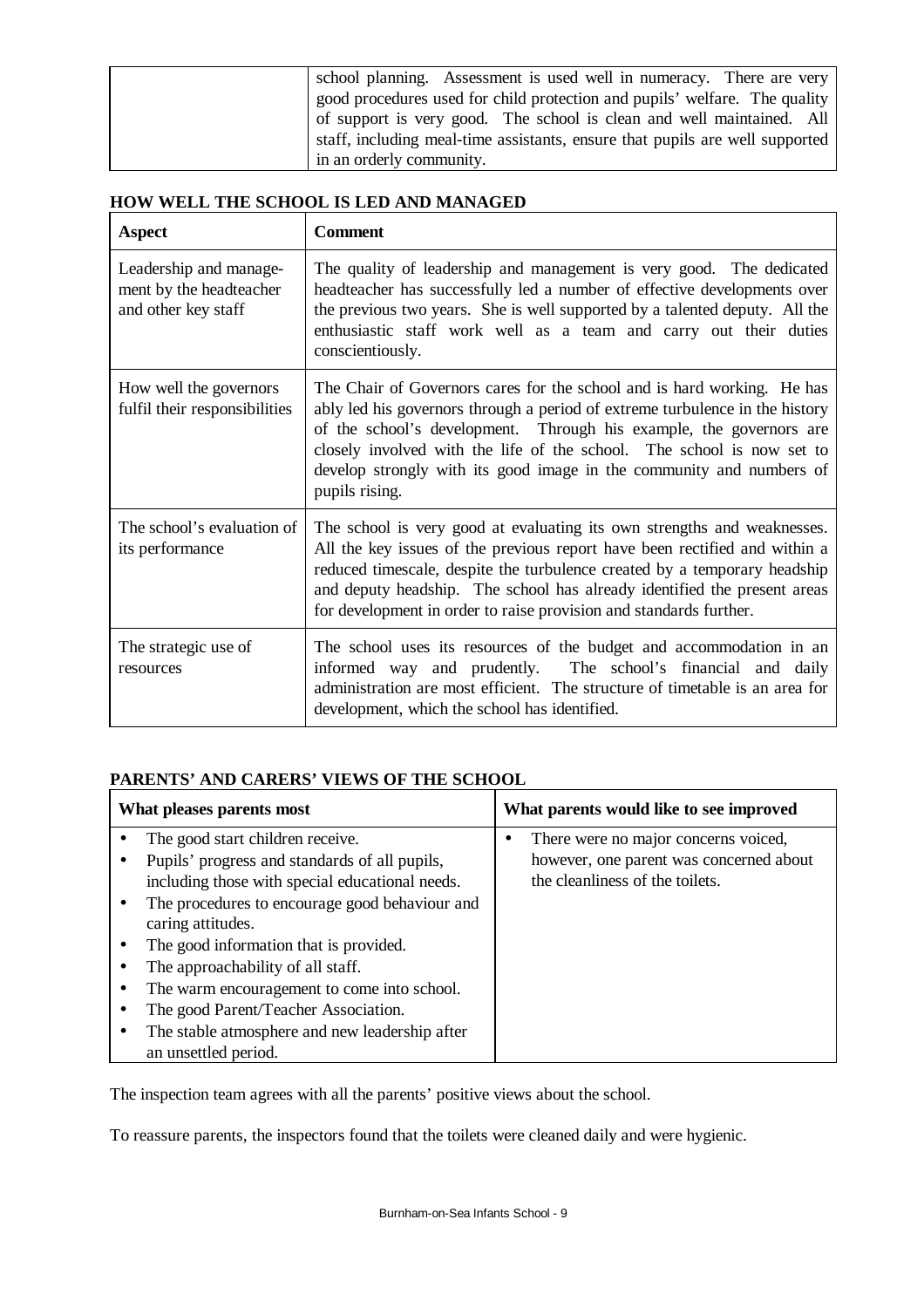## **PART B: COMMENTARY**

## **HOW HIGH ARE STANDARDS?**

#### **The school's results and achievements**

- 1. The National Curriculum test results in 1999 at the end of Key Stage 1, show a drop from the previous year's scores of below average, in reading, writing and mathematics to well below the national average and schools with a similar proportion of pupils eligible for free school meals. Attainment in science was slightly below the national interpretation for the end of Key Stage 1. However, higher attainers in reading and writing were slightly above the national averages for pupils at Level 3 of the National Curriculum. In science, higher attainers' results were slightly above the national interpretation of standards at Level 3.
- 2. Taking trends over time from 1996 to 1998 inclusive, the school's results in reading, writing and mathematics show a sharper upward trend than the national average. There is very little difference between the scores of girls and boys at the school during the same period. Both groups scored better at mathematics than at reading and writing.
- 3. The sharp drop in scores of the 1998 to 1999 cohort reflect a number of issues. Firstly, the cohort included a larger number of pupils with special educational needs. In addition, as many as half the number of pupils had recently moved into the specific Year 2 age group from other schools. A similar number over time had moved out of the year group, showing the effect of transient families in the neighbourhood at the time. In addition, there was a significant amount of turbulence in the temporary leadership of the school during the period 1996 to 1998, before the present headteacher and her deputy were permanently appointed in autumn 1998. There had been significant changes in the governing body. There was also a loss of confidence within staff during the influential period of 1996 onwards. All these factors have influenced the resulting drop in National Curriculum test results in 1999.
- 4. A different picture emerges during the inspection of 2000. Pupils' attainment shows a significant improvement. Standards in all year groups have improved. They have significantly improved in the under-fives, in Reception and Year 1 classes, with these pupils showing standards with definite average results in subject learnt. Pupils with special educational needs have good support and make satisfactory progress towards their individual targets. Pupils who speak English as an additional language at home, make good progress with good visiting teacher support. There are no significant differences in the standards achieved by pupils of different gender or ethnic background.
- 5. Although the school's results in the National Curriculum tests of 1999 at the end of Key Stage 1 were well below the national averages and interpretation, standards of pupils are now much better, apart from pupils' skills for writing in both English and in other subjects.
- 6. Children enter school in the under-five age group with overall skills which are below national expectations. There is a very wide range of prior attainment which includes a proportion of higher attainers as well as children with special educational needs. All make good achievement overall,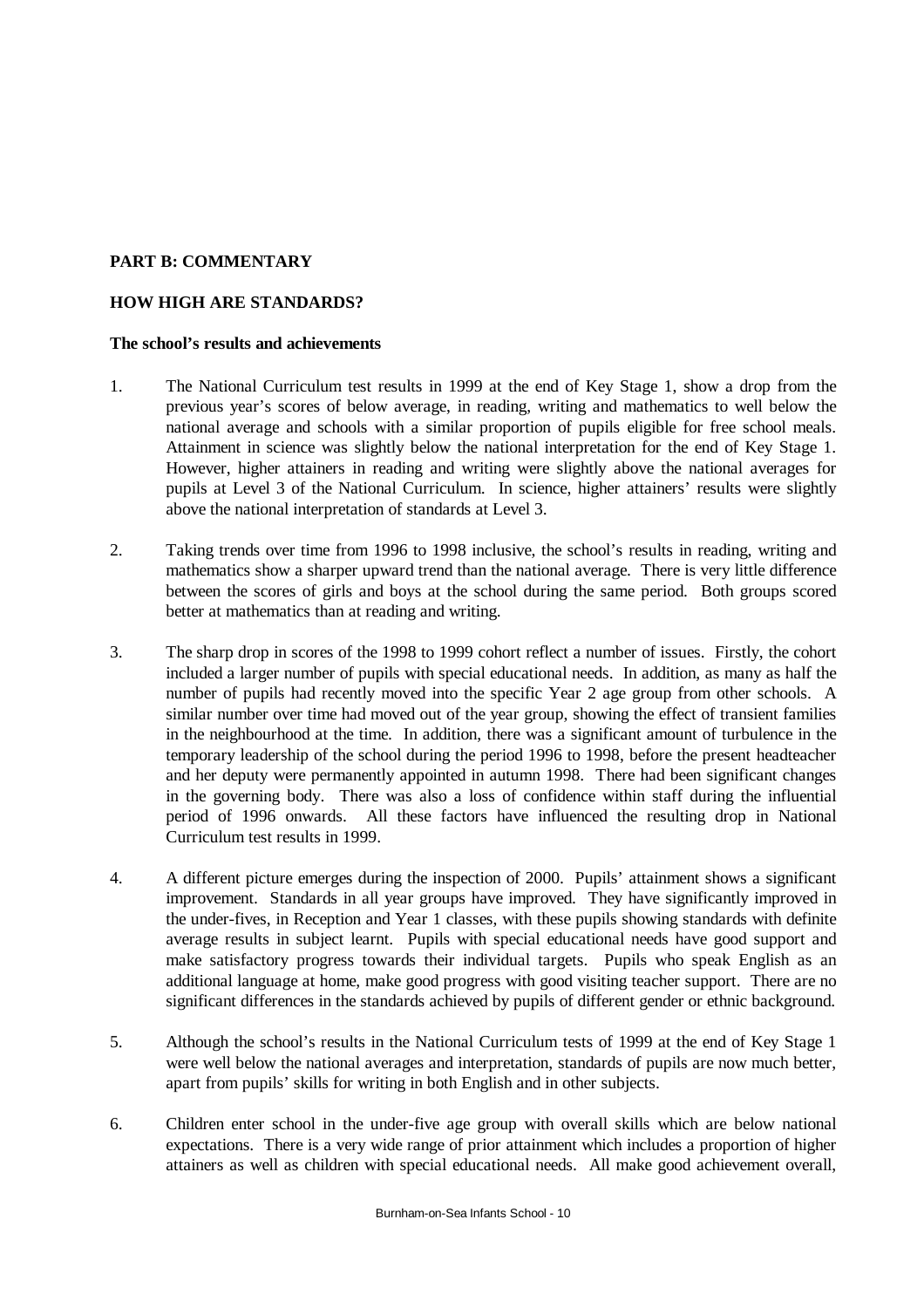and by the time children reach the age of five years, the majority are in line with the desired early learning goals, apart from language and literacy, where they are still below expected levels.

- 7. During the inspection, the attainment of pupils by the end of Key Stage 1 in reading, mathematics, science and information technology is in line with the national average. Writing standards are below the national average. Standards in religious education are in line with the expected levels of the local authority's agreed syllabus. Pupils' standards in history, geography and music are in line with national expectations throughout all classes. There are higher standards and pupils make better achievement than that normally seen in art, design and technology and physical education. Since 1999, pupils' learning is good and reflects the good teaching and provision.
- 8. Overall, standards have been maintained since the previous inspection in 1996. However, there has been insufficient improvement in writing since the previous inspection, when standards were also below national averages. Reading standards have improved since the previous report when the National Curriculum test results showed standards below the national average.
- 9. The school has now stabilised. Apart from the special educational needs factor still influencing results moderately, the other influencing factors of temporary leadership, vacancies in the governing body, transient families and a loss of staff confidence impacting on results and progress, have now been mainly overcome. Trends clearly show a rise in standards and progress coming through the school with younger pupils. The influences of the National Literacy and Numeracy Strategies have been good and had a positive effect on pupils' skills. The school has already identified writing standards as a problem to be rectified and has begun to take steps to improve this aspect of literacy.

### **Pupils' attitudes, values and personal development**

- 10. Pupils' positive attitudes to learning have been maintained since the previous inspection. Pupils' attitudes to others with special educational needs and to those with English as an additional language are equally positive. Pupils are keen and eager to come to school, they show good levels of interest in their lessons and take part with enthusiasm in the variety of activities provided. Attitudes are particularly good in lessons where pupils work with a variety of artefacts and resources which sustain their interest and encourage them to find out things for themselves. For example, in Year 1 where pupils use real lamps in history as they search for answers about changes over time. Also, in Year 2 in science, where pupils are fully involved as they learn about bacteria and viruses. Pupils contribute thoughtfully in many lessons. This is particularly evident in Year 1 science, where pupils try to get a bulb to light.
- 11. Pupils' behaviour is generally good across the school. They behave best when lessons are well organised, with an effective range of resources and activities to keep their interest. This is particularly evident in Year 2 science, where pupils behave very well as they concentrate hard while undertaking practical activities. Pupils behave well in the playground and during the lunch break. They play together and take turns with equipment. No evidence of aggressive or bullying behaviour was observed. Pupils are usually polite, and are keen to show their work. There has been one fixed-term exclusion in the past year. A few minor incidents of silly behaviour and some noisy disruptions occurred during the inspection, particularly when lessons were overlong. For example, in some literacy lessons and one physical education lesson, pupils became tired by the end of the session.
- 12. Pupils' personal development is good. They are beginning to develop independence in a range of lessons and activities. For example, they are able to change for physical education independently from the earliest years. Pupils help to prepare for break times, and take responsibility for their own lunches. Relationships across the school are very good. Staff and pupils respect each other. Pupils are well cared for and this gives them the confidence to enjoy school. In free-play activities for the under-fives, children are becoming co-operative. For example, in the early years class, they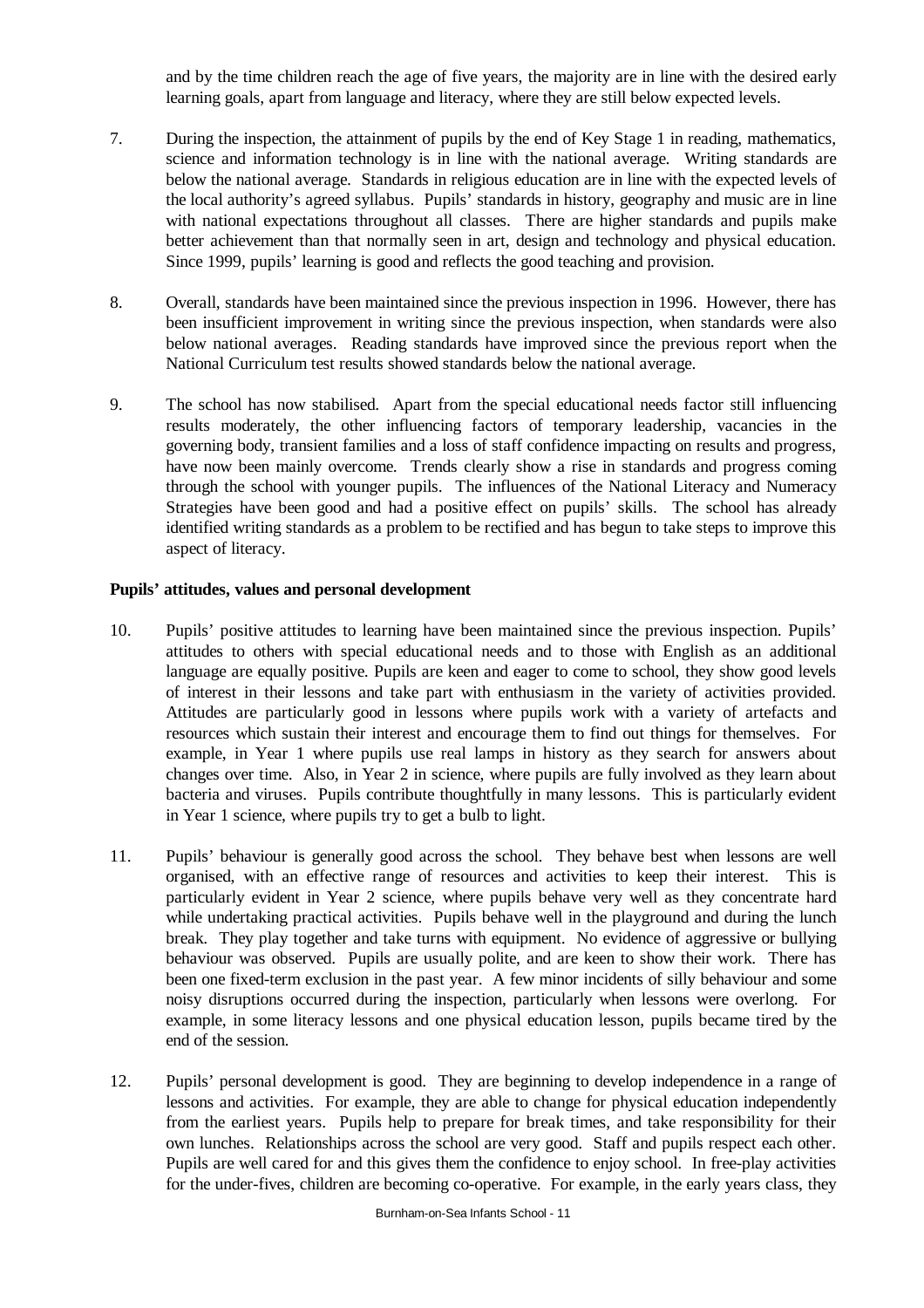dig for 'buried treasure' in the sand in a very harmonious way. Pupils show evidence of respect for others during whole-school assemblies, and during religious education lessons.

## **HOW WELL ARE PUPILS TAUGHT?**

- 13. During the week of the inspection, the quality of teaching observed in lessons was overall good. There were no unsatisfactory lessons. Of the lessons seen, teaching in one in five lessons was very good; these lessons included some excellent aspects. Teaching in nearly half of lessons was good. The remainder of the lessons were satisfactory. Examples of very good teaching were seen in Reception and Year 1 classes. In all year groups there was good teaching. These high overall standards in teaching make a significant impact on pupils' improved learning.
- 14. Overall, the teaching of literacy and numeracy at Key Stage 1 is good with some very good features in evidence. Strengths are in the teaching of reading so that pupils understand the text of their books, and they remember good phonic strategies when meeting new words. However, the teaching of reading is of a higher standard than the teaching of writing. The teaching of formal recording by pupils of their own thoughts and the refining of their styles of writing are underdeveloped. Strengths in the teaching of numeracy can be seen when teachers encourage pupils to estimate before calculating, and when reinforcing the idea of place value. The teaching of strategies to enable pupils to calculate mentally with confidence is good. The teaching of the concepts linked to shape, space and measure is also good.
- 15. However, an analysis of pupils' work indicates that even though teachers are very competent in teaching literacy and numeracy and all other subjects, there are weaknesses in the provision and teaching of writing skills, both in English lessons and across all areas of the curriculum. This is unsatisfactory. Insufficient provision is made to enable pupils to write their own thoughts fluently in sentences, to practise better joins in handwriting, to enrich pupils' vocabulary and to encourage more use of picture and word dictionaries. In other subjects, there is a lack of time allowed for pupils to write more extensively. The use of information technology to impact upon literacy is not yet fully developed, although a good start has been made.
- 16. Teaching in the under-fives is good overall. The teaching of literacy and numeracy in the underfives is generally very good. Some aspects, such as the management of children, the methods used to challenge and engage their interest, and the use of resources to capture children's imagination, are excellent and most appropriate for very young children. Children are encouraged to develop confidence and independence. The balance between teacher-directed tasks and those which are child-initiated, is very good. Children's development is carefully monitored daily and good records are kept of the assessments made.
- 17. Throughout all classes, teachers are conscientious and give a lot of their own personal time to help pupils. They have good knowledge and understanding of the requirements of the under-fives and of the subjects of Key Stage 1. Teachers are technically competent in teaching phonics and the basic skills of counting, ordering and recording numerals. Planning is good overall; it is very good in mathematics. Generally, most of the work is well matched to pupils' needs and precise targets are shared with pupils at the beginning of lessons. Planning within year groups is very good so that all pupils meet with similar challenges and opportunities.
- 18. In the best of teaching, pupils are challenged and inspired to become imaginatively involved in their learning. An example of this is when very young pupils crept around in hushed tones reorganising numbers one to ten in reverse order on a line, in case the naughty toy bear hidden in the cupboard found out about their 'trick'. In the best lessons, the type of questions asked ensure that pupils make evaluative comments and think perceptively about their work. Teachers are well organised and their classrooms have highly focused areas of learning, such as in the alteration of one small room adjoining a class into a 'museum' which holds Victorian artefacts, resplendent with a dummy-model dressed in Victorian costume. The learning management and discipline of pupils is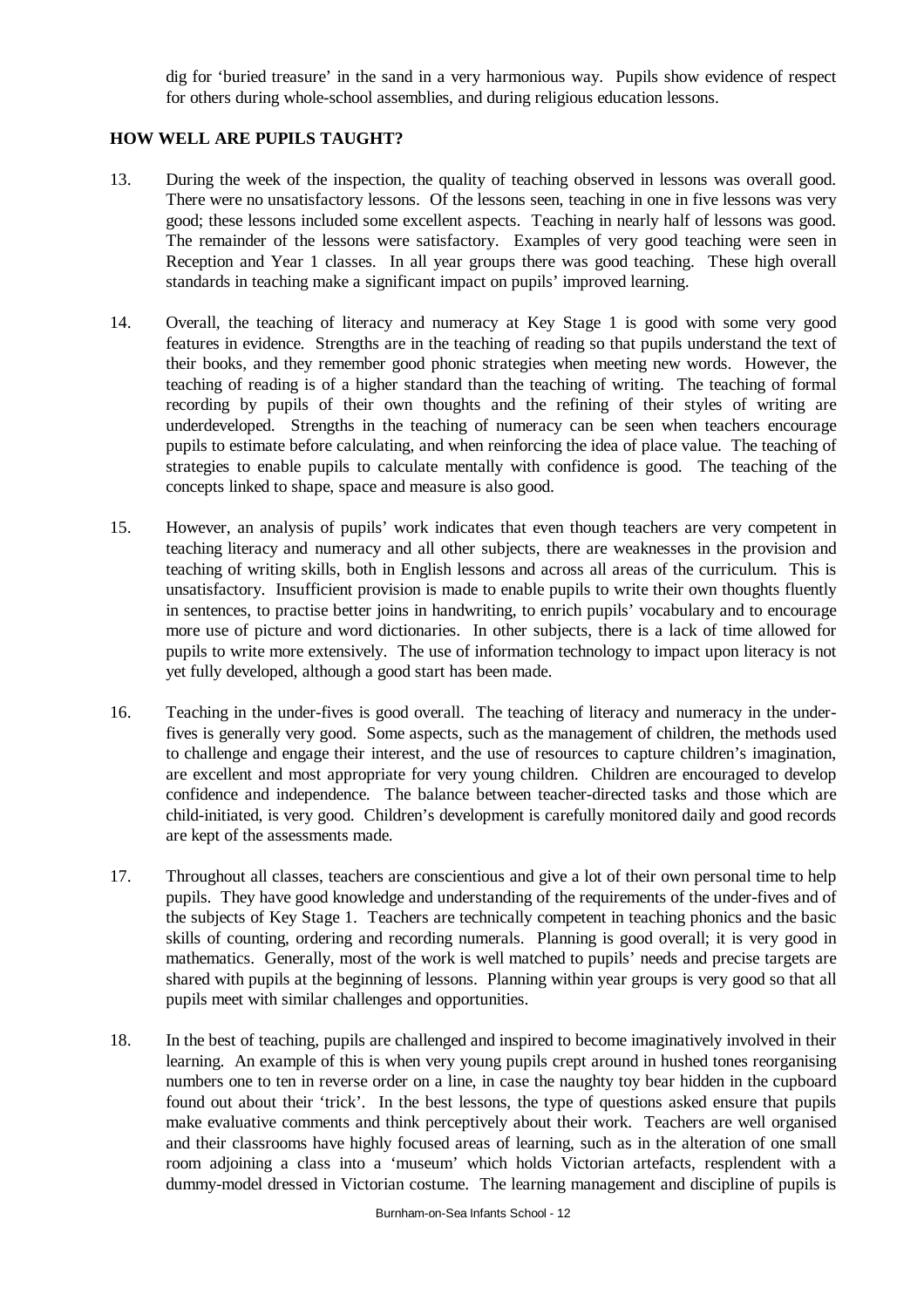predominantly good. Impact on behaviour enables all pupils to concentrate on lessons. Teachers work hard to provide stimulating wall displays which encourage pupils to reflect on questions and pictures with good insight and perception. The storage and retrieval of resources are made easy for pupils. Teachers make good use of support staff, who are highly trained to teach small groups of pupils well. However, the over-long length of some lessons means that the pace varies between classes and this is a weakness.

- 19. The teaching of pupils with special educational needs is good. The co-ordinator involves the teachers and learning support assistants well in the planning and review of pupils' individual education plans. Support given to these pupils is sensitive; teachers and assistants are very conscientious in their duties and a great deal of care and thought is put into integrating pupils, no matter how severe are their needs. Teachers ensure that good relationships exist throughout by constantly encouraging pupils to learn from their mistakes and to try again. This improves pupils' confidence. Teachers are skilled at patiently explaining tasks so that pupils understand more easily.
- 20. Marking is consistent overall. Teachers keep detailed records on each pupil, including samples of work for most subjects. These samples are graded with National Curriculum levels at year-group meetings. This aspect of ongoing assessment is good. Teachers make good use of any standardised scores and previous years' National Curriculum test results in order to inform future planning of lessons. Although the homework for reading is well managed and supported well by parents, homework for writing and numeracy is underdeveloped.
- 21. Teaching has improved significantly from the previous inspection when figures of 21.4 per cent were quoted as unsatisfactory teaching. Tasks for higher attainers are now more challenging. The impact of the improved teaching means that higher attainers have performed better in National Curriculum tests. In addition, pupils no longer spend lengthy periods merely colouring worksheets or drawings. Demands made on them are now more challenging and imaginative. The improvement in teaching has had a strong influence on improved pupils' performances evident in this academic year.

# **HOW GOOD ARE THE CURRICULAR AND OTHER OPPORTUNITIES OFFERED TO PUPILS?**

- 22. The curriculum for children under five and Reception is of good quality. A wide range of interesting and stimulating activities is provided, which takes good account of national guidance. Planning is thorough and a good balance is drawn between activities which are teacher-directed, and those chosen by the children. This supports overall good progress in children's learning, and helps them to develop independence.
- 23. The curriculum at Key Stage 1 is satisfactory. It is broad and balanced in most respects, and there is generally good coverage of most elements of the National Curriculum. Planning for religious education is in line with the locally agreed sylabus. Since the previous inspection, when a key issue was to provide schemes of work for all subjects, good progress has been made. Although little was in place when the current headteacher took up her post two years ago, since then the school has provided effective interim schemes of work to support teachers' planning until the introduction of the new statutory curriculum in September 2000. Most of these schemes make good use of current national guidance. Teachers who take classes in the same age group also plan their lessons carefully together, so that expertise is shared and different pupils have equal access to the curriculum. This joint good planning and the interim schemes of work support breadth and balance in most subjects.
- 24. The National Literacy and Numeracy Strategies are being implemented effectively, although the current time-tables mean that these sessions are sometimes too long. However, there are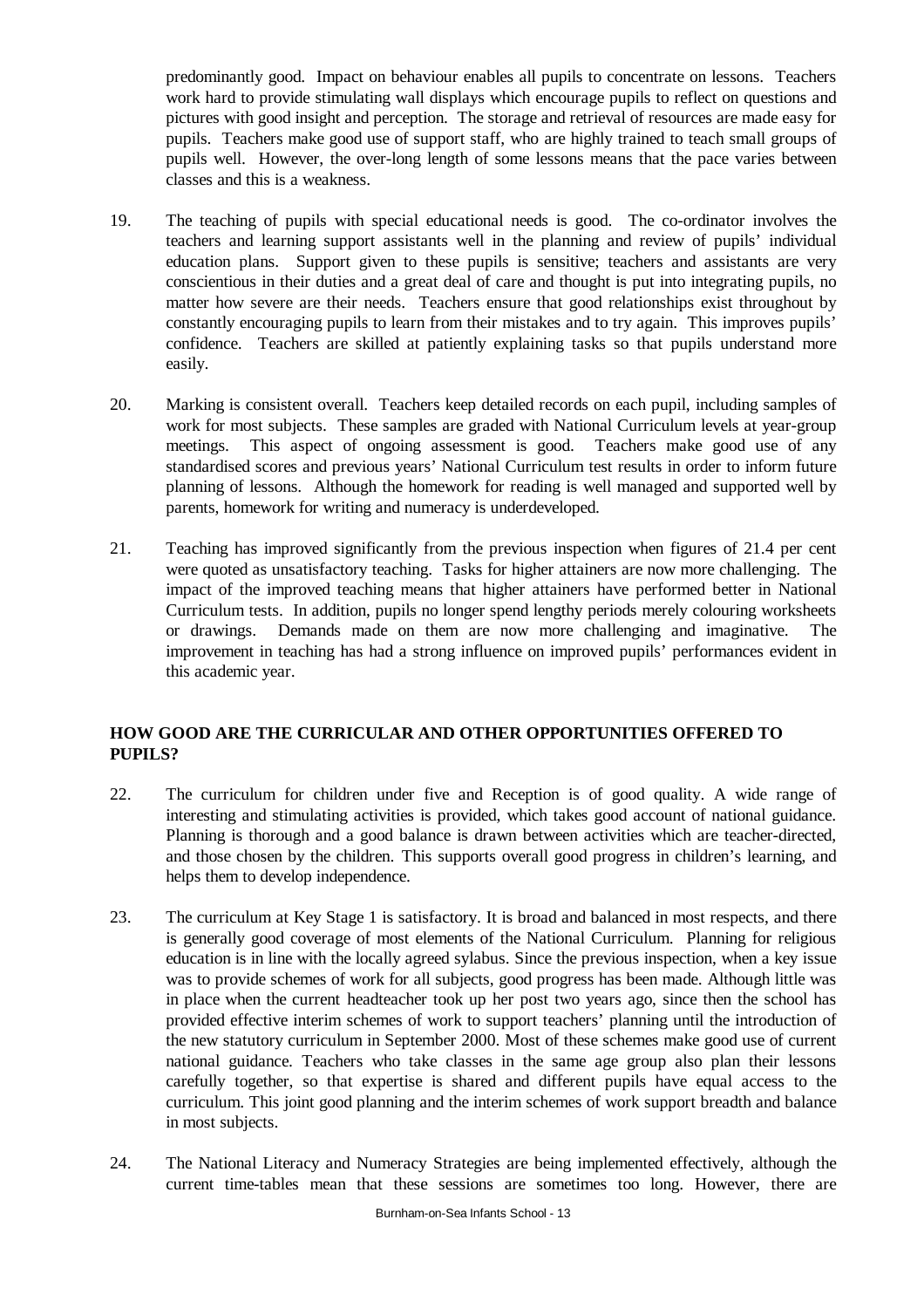insufficient opportunities for pupils to write at length, either in English lessons or across the range of subjects, and full advantage is not taken of opportunities to use information technology to support pupils' learning in all subjects, for example history and geography. The curriculum overall supports effective learning and sound standards in all areas except for pupils' writing. This means that there are areas of weakness in pupils' skills in recording in a number of subjects, particularly in science, history and geography.

- 25. The curriculum for pupils with special educational needs is good. Appropriate targets are set, and are used as a basis for provision in class, which enables pupils to learn effectively. Provision for equality of access to the curriculum is good. Within each year group it is well supported by the joint planning which teachers undertake. All pupils are integrated well into activities, regardless of gender, ability or ethnic origin.
- 26. Extra-curricular activities are satisfactory overall. Provision for country dancing is very good. During the year, pupils go out on interesting educational visits to local places of interest, local churches and they participate in a Country Dance Festival with other schools at Wells Cathedral Green. Older pupils play football with representative teams from other schools.
- 27. The provision of personal and social education is good, and is supported particularly well by assemblies and religious education lessons, as well as by the consistent approach by teachers and other staff to these issues. Throughout the school day, staff make good use of opportunities to develop pupils' social skills, both in lessons and outside. They provide good role models, treating pupils with respect and courtesy, and engendering respect and courtesy from pupils in return. Health education, including awareness of drug misuse, is provided for effectively through both science lessons and the specific personal and social education programme. Sex education is provided appropriately within the national curriculum science lessons, in accordance with the school's policy, which is of good quality. The curriculum and provision for pupils with English as an additional language are good.
- 28. Provision for pupils' spiritual development is satisfactory. Lessons in religious education support this effectively, especially when pupils are encouraged to reflect on the implications in their own lives from the stories they hear. For example, pupils in Reception were helped to link the story of the feeding of the five thousand, with the idea of sharing and how this could make their own lives better. Opportunities are also taken in some other lessons to reflect on pupils' experiences which develop their spiritual awareness. A good example of this was seen in a lesson on personal and social education with pupils in Year 2. They had to reflect long and hard to come to terms with the tiny sizes involved when learning about germs.
- 29. Good provision is made for pupils' moral development. Staff work consistently during the day in lessons and during break times, to enable pupils to understand the differences between right and wrong. Pupils are encouraged to empathise with others and to think how others might feel in particular situations. Lessons in personal and social education and in religious education make particularly strong contributions to pupils' understanding.
- 30. Good provision is made for pupils' social development. From their start in the Reception class, pupils are encouraged to use their initiative, to work independently or collaboratively, and an emphasis is given to taking turns and sharing. The positive effects of this are seen in many lessons. For example, in a physical education lesson, pupils, as well as adults, made sensitive efforts to get a shy child to join in what was taking place. In lessons in the older Reception class, pupils not working directly with an adult, got on sensibly and independently with a variety of tasks, shared materials amicably, and they collaborated effectively in role play using the 'bus' which was set up in the classroom.
- 31. Provision for pupils' cultural development is satisfactory. Within each subject, there are some useful opportunities to study aspects of cultures from both western Europe and from further afield.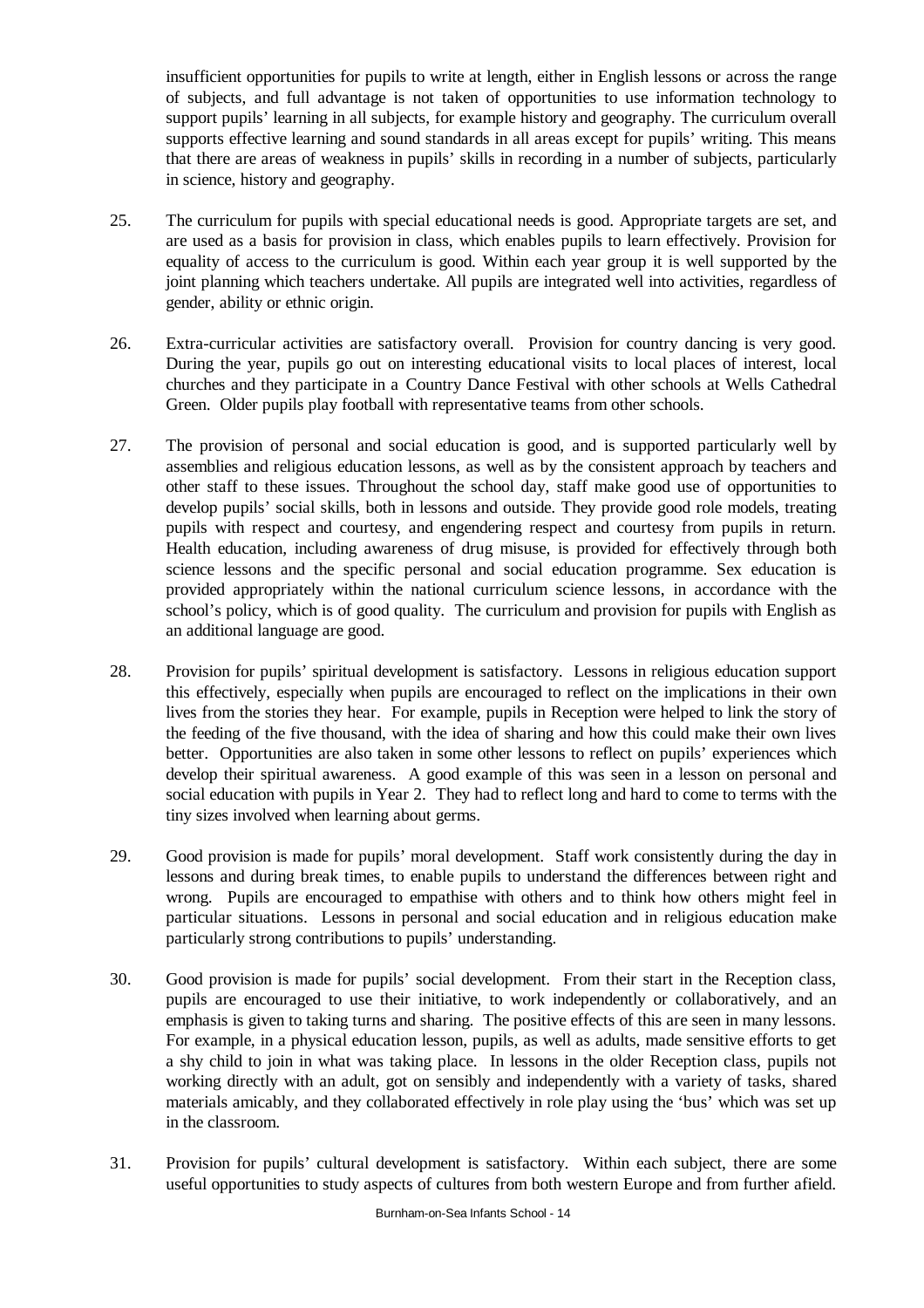In art, for example, pupils have done work based on that of van Gogh. In a Year 2 lesson, pupils looked at the different painting techniques of painters from Japan and India before tackling their own paintings. In religious education, pupils are given some understanding of the cultural aspects of a range of religions, such as the use of candles at Diwali. Pupils have opportunities to listen to a range of music from different times and places, and to play different instruments themselves. Occasional visitors, such as a didgeridoo player, or entertainers at Christmas, also contribute to broadening pupils' cultural horizons. Dance in movement lessons and the country dances, which last year pupils performed at a festival in Wells, also contribute to cultural understanding. Teachers are aware of the opportunities to develop pupils' understanding across the curriculum, but there is no overall plan to ensure systematic development or to provide a good balance between different aspects of cultures from different times and places.

32. Overall, pupils' attendance at school is unsatisfactory. The authorised absence figure is higher than the national average but has declined. In fact, the attendance record and punctuality of the majority of pupils are good, but the very poor record of a small number of pupils, approximately ten, has had a significant impact on the overall statistics. The school has explanations from parents for almost all pupil absences and the incidence of unauthorised absence has been reduced to a negligible level. However, since the previous inspection the attendance has dropped, whereas national averages have improved over the same period. Accordingly the school's overall attendance is now in the lower quartile for primary schools nationally.

## **HOW WELL DOES THE SCHOOL CARE FOR ITS PUPILS?**

- 33. The school's procedures for ensuring pupils' welfare, health and safety are very good. The previous report commented that pastoral care was a strength of the school and this has been further improved. Procedures for dealing with first aid, medicines and accidents are well established, with a medical room that fully meets DfEE guidelines. Health and safety risk assessments are carried out regularly, as are checks on potentially dangerous equipment and the practice of evacuations of the premises. However, the practice of keeping registers in classrooms after registration could pose a small risk in some emergency situations. Child protection procedures are very good.
- 34. The procedures for promoting attendance and punctuality are now good, and the school has worked hard to gain the co-operation of parents in notifying the school about pupils' absence and minimising the number of family holidays taken during term time. For the small number of pupils with poor attendance records, the school is appropriately supported by the education social worker, but the procedures do not impact sufficiently. The great majority of pupils arrive at school in good time and are settled, ready for registration which is taken promptly so that the day gets off to a good start and the pupils have the chance of a full day's learning. The behaviour policy is effective in promoting the good standard of behaviour throughout the school. It is implemented consistently by teachers and all other support staff and helpers, including the lunchtime supervisors and voluntary parent helpers. Pupils know the school and class rules in each class. They also understand the rewards and sanctions system in the school. The result is that pupils' behaviour is good.
- 35. On entry, there is good assessment of the under-fives in all the desired learning goals. Procedures for assessing pupils' attainment and progress are good for reading and numeracy. They are satisfactory for all other areas of the curriculum.
- 36. Teachers keep samples of pupils' work each term. At the beginning and end of each school year, literacy, numeracy and science samples are levelled well according to the National Curriculum's criteria. For other subjects, teachers assess pupils' work informally over the year. There is good formal reporting to parents three times yearly about pupils' performances and progress and interest. Individual targets are discussed with pupils, particularly in mathematics, literacy and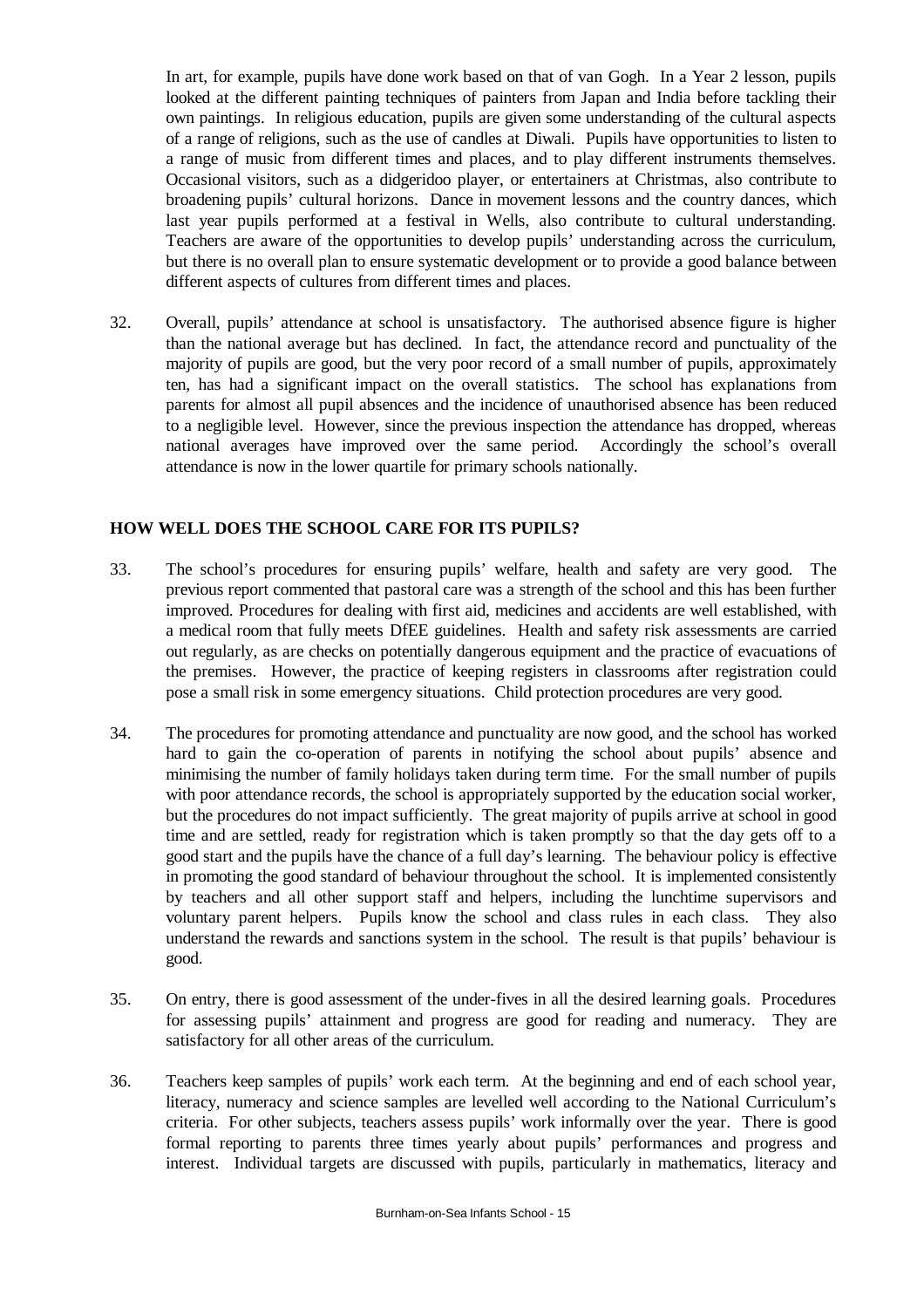personal development. Individual education plans are shared carefully with pupils with special educational needs.

37. The school complies with all statutory requirements for testing on entry to school and at the end of Key Stage 1. The headteacher makes a good analysis of these findings to discuss with staff. The use of assessment information by co-ordinators to guide curricular planning is not yet fully developed with all subject areas, apart from reading and numeracy. The school recognises that it needs to improve systems for co-ordinators to monitor and evaluate teaching and pupils' standards in order to improve the progress of pupils' skills in all subjects. The monitoring of pupils' personal development is satisfactory. The monitoring of pupils with special educational needs is very good.

## **HOW WELL DOES THE SCHOOL WORK IN PARTNERSHIP WITH PARENTS?**

- 38. As reported in the previous inspection, the great majority of parents are very satisfied with what the school provides for their children, in both their academic achievement and their personal development. Parents' relationship with the school continues to be open and friendly. Parents feel welcome in the school and they believe that all the teachers, including the headteacher, are approachable and prepared to discuss any concerns that they may have at any time.
- 39. The information provided to parents is good, and most parents believe that they are well informed about the school. Regular newsletters and other notes keep them informed about school activities and any special functions and events. All parents are notified at the beginning of each term about the topics for the forthcoming term. The school's prospectus and governors' Annual Report to parents conform to DfEE guidelines and statutory requirements. Although parents are satisfied with the annual report on each pupil, these reports have not yet been developed to meet the relevant DfEE standards. They do not contain sufficient commentary on strengths and weaknesses in the core subjects; little indication of progress being made in the foundation subjects, and no mention of targets for further development.
- 40. Parents' involvement in the work of the school is good and makes a positive contribution to pupils' learning. Almost 100 per cent of parents have signed and returned the home-school agreement for each pupil. The homework policy has been clarified and explained to parents, who work with their children at home on reading and spelling. The support of parents for the school through the Parent Teacher Association is very good, as illustrated by the substantial funds raised through their various functions, between £2,000 and £3,000 each year, which is spent on a number of items to improve the school's resources. A large number of parents (from approximately 25 per cent of families) come into school to help on a regular, voluntary basis. Their work is well managed by the teachers. It is timetabled and integrated into the detailed lesson plans, and makes a valuable contribution to pupils' learning.

## **HOW WELL IS THE SCHOOL LED AND MANAGED?**

41. The school has been through a difficult time from the previous inspection to Autumn 1998. The dedicated headteacher provides very clear educational direction to the work of the school and has successfully led a staff team in a number of effective developments over the previous two years, since she took up permanent headship in the Autumn of 1998. The headteacher is well supported by a talented deputy. All staff work together effectively and are committed to good relationships and equal opportunities for all the children in their care. There is a clear focus in the school's work on raising standards, and this has supported significant improvements over the last two years. A firmer basis has been established for the curriculum with the introduction of schemes of work, and the literacy and numeracy strategies have been introduced well. The school has successfully promoted effective teaching and learning. This is a significant improvement since the previous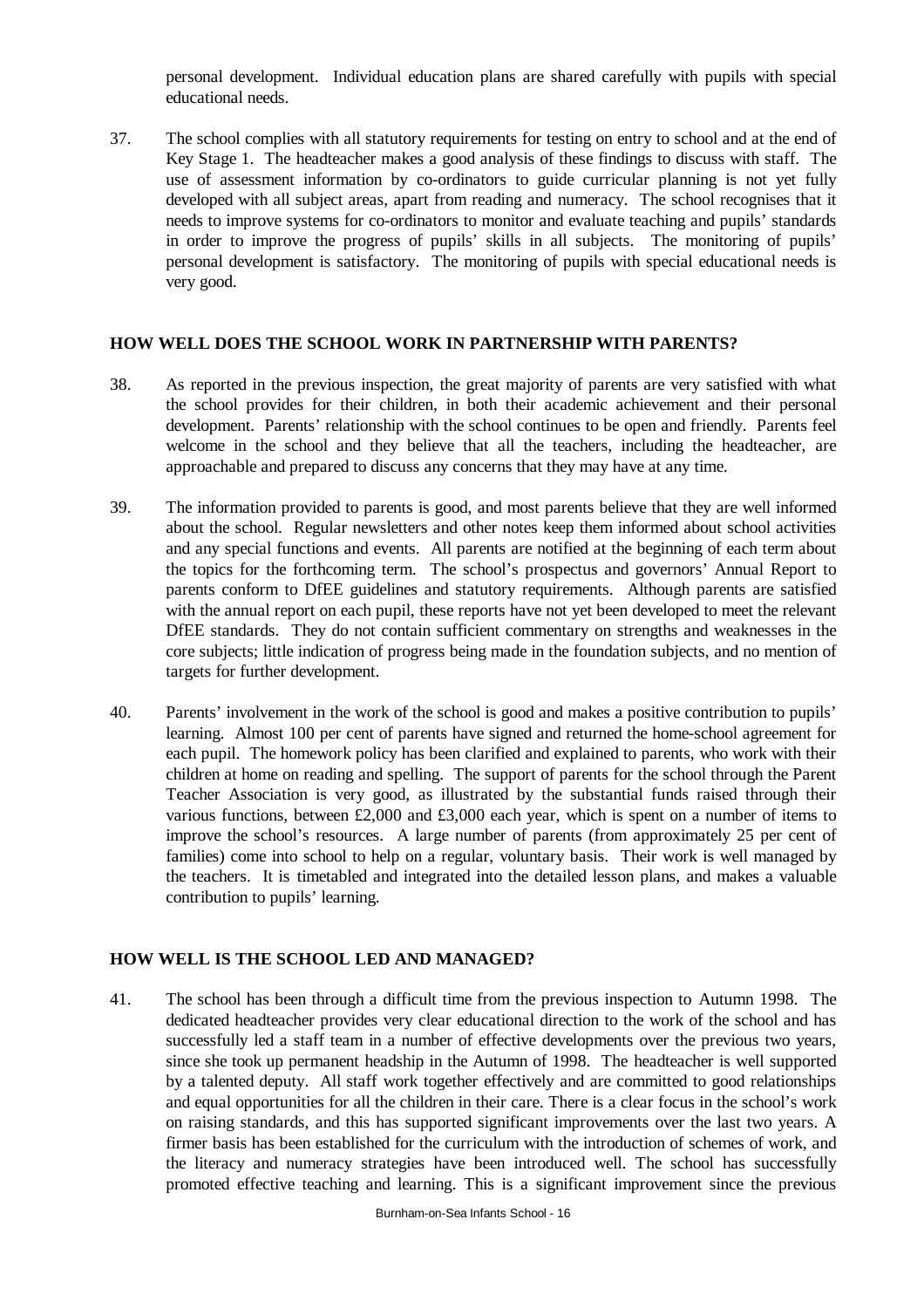inspection when over 20 per cent of teaching was unsatisfactory. All the key issues from the previous inspection have been rectified successfully.

- 42. While the school's results for national tests in 1999 indicate that standards remain low in comparison with other schools, the headteacher has accurately identified reasons for the shortcomings, and has put into place effective plans to work towards improvement. For example, the promotion of reading through improved resources and record keeping has been effective. The planning for the curriculum is effective, and generally ensures breadth and balance, although there are still too many weaknesses in writing. Staff have identified this as an issue, and improvements in pupils' writing have a high priority in the school's plans, including a full day's training, for the staff as a whole.
- 43. The Chair of Governors cares for the school and is hard-working. The governing body fulfils its statutory responsibilities well and is supportive of staff and governors help in classes. Although most strategic direction comes from the headteacher, governors are well aware of the school's strengths and weaknesses. Governors have recently improved the systems to give them a clearer view of the school's needs and priorities, for monitoring the curriculum and for controlling the finances. They are effectively involved in the formulation of the school development plan and contribute appropriately to the production and agreement of the budget.
- 44. The monitoring of teaching is developing, but is still at an early stage. The headteacher observes teaching as part of the appraisal process, and the English and mathematics' co-ordinators have observed their colleagues teach during the introduction of the literacy and numeracy strategies. Otherwise, however, monitoring of teaching has been informal and there are no systematic arrangements for this, or for recording the results of any monitoring. This is a weakness.
- 45. Although subject co-ordinators are now much more effective than at the previous inspection, their monitoring role is still underdeveloped. This is a particular issue in subjects other than English and mathematics. All co-ordinators and the headteacher monitor teachers' planning on a systematic basis, and this is successful in ensuring breadth and balance in the curriculum, as well as equality of provision in parallel classes in the same year group and through the school for continuity. Coordinators have made a start on monitoring pupils' work in different year groups by collecting samples of work, but this is not sufficiently systematic or extensive to give them a clear enough grasp of teaching and learning in each class. This means that they are not sufficiently clear about strengths and weaknesses in different classes, or in different aspects of the curriculum, to provide targeted support, or to share best practice.
- 46. Spending is linked appropriately to the budget, so that money is spent effectively to support the school's identified priorities. For example, the upgrading of the reading scheme, and extensive provision of extra staff to help lower attaining pupils in all classes have been effective in raising standards and improving learning.
- 47. The improved and increased delegation of responsibilities for curricular subjects to co-ordinators has been very effective in supporting curriculum provision. Effective schemes of work have contributed well to provide for pupils' learning.
- 48. The accommodation is satisfactory and is used well. The standard of decoration in the main building is good. However, the state of decoration of the recycled classrooms is unsightly. In the summer months, the temperature in these rooms is difficult to control. The site is kept clean and attractive. The environment is enhanced by a range of good displays, which encourage pupils to think about what is shown. Learning resources are satisfactory overall. Provision in physical education, art and music is good, as is provision for children under five. However, in information technology there is a lack of software to support pupils' learning in the full range of subjects across the curriculum.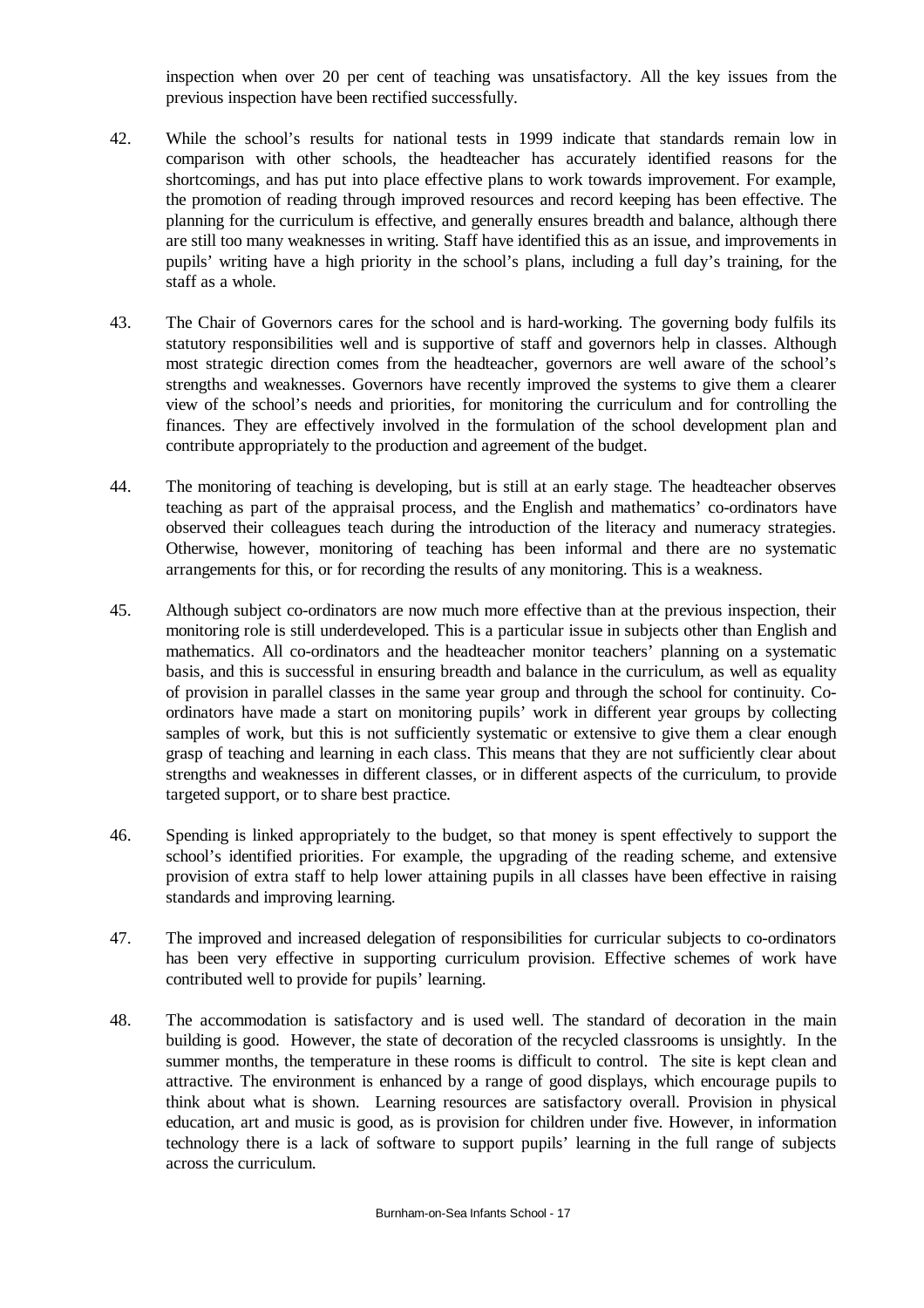- 49. Staff are well qualified and are used effectively. The decision to provide high levels of learning support staff and nursery nurses has been successful. These non-teaching staff are particularly well qualified and skilled. Specific extra resources are used effectively; in particular good use is usually made of extra support staff for pupils with special educational needs.
- 50. Provision for staff new to the school is good. A good programme is in place to support newly qualified teachers and there are well-established systems which enable them to function very effectively in classes. Suitable provision for mentoring new staff, and for non-contact time for newly qualified teachers, are provided. The appraisal system for teachers is in place, and is based on appropriate job descriptions. Good provision is made for training for all staff, including teaching and non-teaching personnel.
- 51. The school uses the principles of best value effectively. Shortcomings in attainment, as exemplified by weak results in national tests have been a major focus for the school's development. The remaining major weakness in writing has been identified, and the school is planning how to address it. Appropriate steps are made to ensure best value when making purchases to ensure good value for money. For example, when buying new computers, careful consideration was given to all aspects, including the costs of after-sales support in order to get the best overall deal.
- 52. The overall effectiveness of the school is good. During the inspection, standards were seen to be satisfactory, despite pupils coming into the school with attainment which is below average. Pupils' attitudes to their learning are good, as is their behaviour. The quality of teaching and learning is good, and was never less than satisfactory during the inspection. The school gives good value for money. This has been maintained from the previous report.

# **WHAT SHOULD THE SCHOOL DO TO IMPROVE FURTHER?**

- 53. Raise pupils' standards in writing by:
	- (1) enlarging their vocabulary through the use of dictionaries and giving more focus on vocabulary extension in lessons;
	- (2) ensuring that pupils improve their sentence structures and fluency;
	- (3) broadening pupils' writing repertoire to include all subjects more fully;
	- (4) giving opportunities for writing for a variety of audiences.
- 54. Improve the use of Information Technology resources to support pupils' learning in all subjects so that they reach the same high standards as the use of Information Technology in mathematics.
- 55. Ensure that systems are put in place for co-ordinators to monitor and evaluate teaching and pupils' standards, in order to improve the progress of pupils' skills in all subjects.
- 56. Review and reorganise the timetable to avoid over-long lessons.
- 57. Improve attendance figures by continuing to implement and review the good procedures already in existence.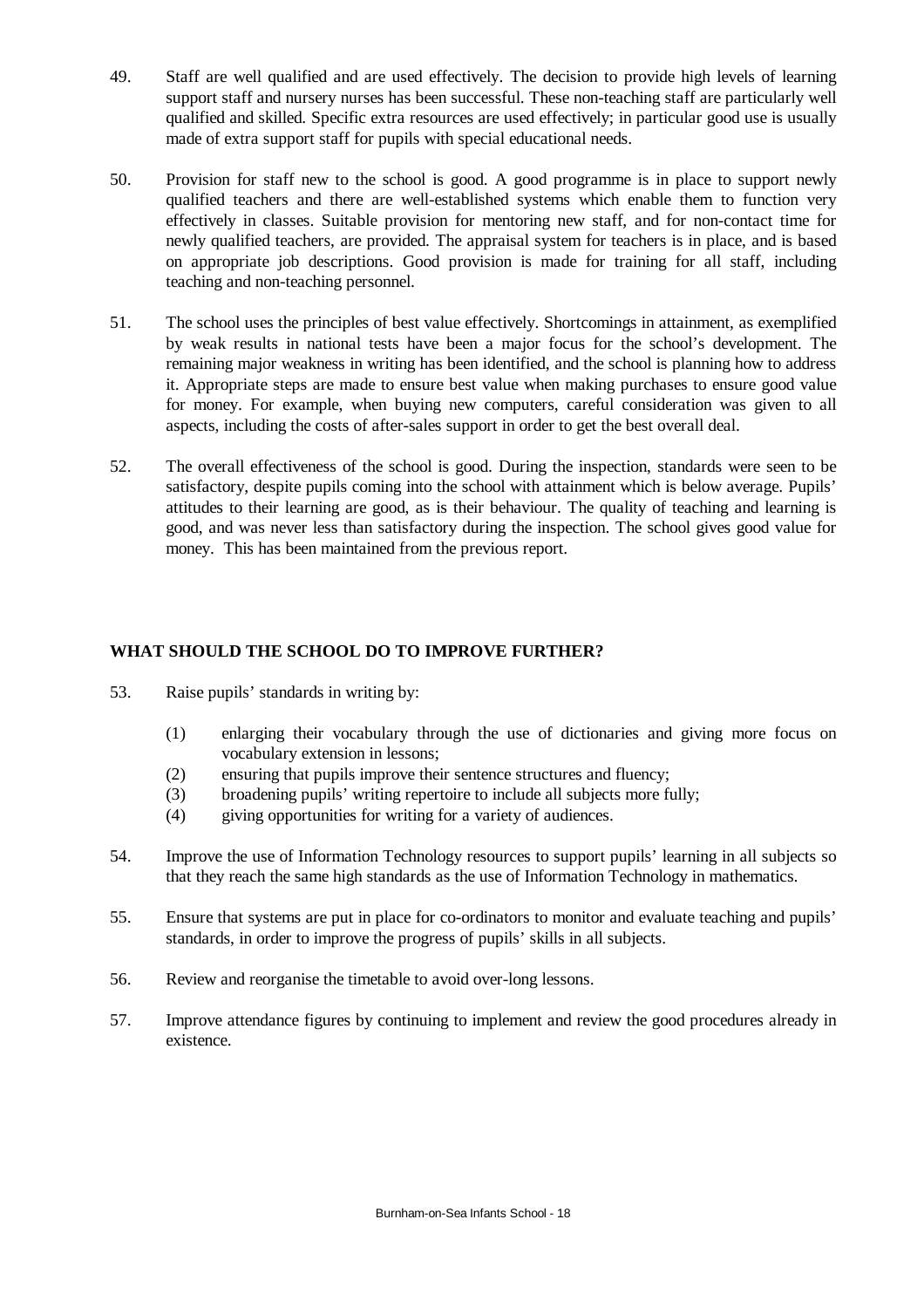# **PART C: SCHOOL DATA AND INDICATORS**

#### *Summary of the sources of evidence for the inspection*

| Number of lessons observed                                           |  |
|----------------------------------------------------------------------|--|
| Number of discussions with staff, governors, other adults and pupils |  |

#### *Summary of teaching observed during the inspection*

| Excellent | Very good | Good | Satisfactory | Unsatisfactory | Poor | Very Poor |
|-----------|-----------|------|--------------|----------------|------|-----------|
|           | 20%       | 46%  | 34%          |                |      |           |

*The table gives the percentage of teaching observed in each of the seven categories used to make judgements about lessons.*

#### *Information about the school's pupils*

| Pupils on the school's roll                                      | <b>Nursery</b>           | $YR - Y2$ |
|------------------------------------------------------------------|--------------------------|-----------|
| Number of pupils on the school's roll (FTE for part-time pupils) | $\overline{\phantom{0}}$ | $15-$     |
| Number of full-time pupils eligible for free school meals        | -                        | 16        |

*FTE means full-time equivalent.*

| Special educational needs                                           |  | $YR - Y2$ |
|---------------------------------------------------------------------|--|-----------|
| Number of pupils with statements of special educational needs       |  |           |
| Number of pupils on the school's special educational needs register |  | 34        |

| English as an additional language                       | No of pupils |
|---------------------------------------------------------|--------------|
| Number of pupils with English as an additional language |              |

| Pupil mobility in the last school year                                       | No of pupils |
|------------------------------------------------------------------------------|--------------|
| Pupils who joined the school other than at the usual time of first admission | 28           |
| Pupils who left the school other than at the usual time of leaving           | 20           |

#### *Attendance*

|                           | $\%$ |                           | %   |
|---------------------------|------|---------------------------|-----|
| School data               | 7.3  | School data               | 0.1 |
| National comparative data | 5.6  | National comparative data | 0.5 |

#### **Authorised absence Unauthorised absence**

| %   |                           | $\frac{0}{0}$ |
|-----|---------------------------|---------------|
|     | School data               |               |
| 5.6 | National comparative data | 0.5           |

*Both tables give the percentage of half days (sessions) missed through absence for the latest complete reporting year.*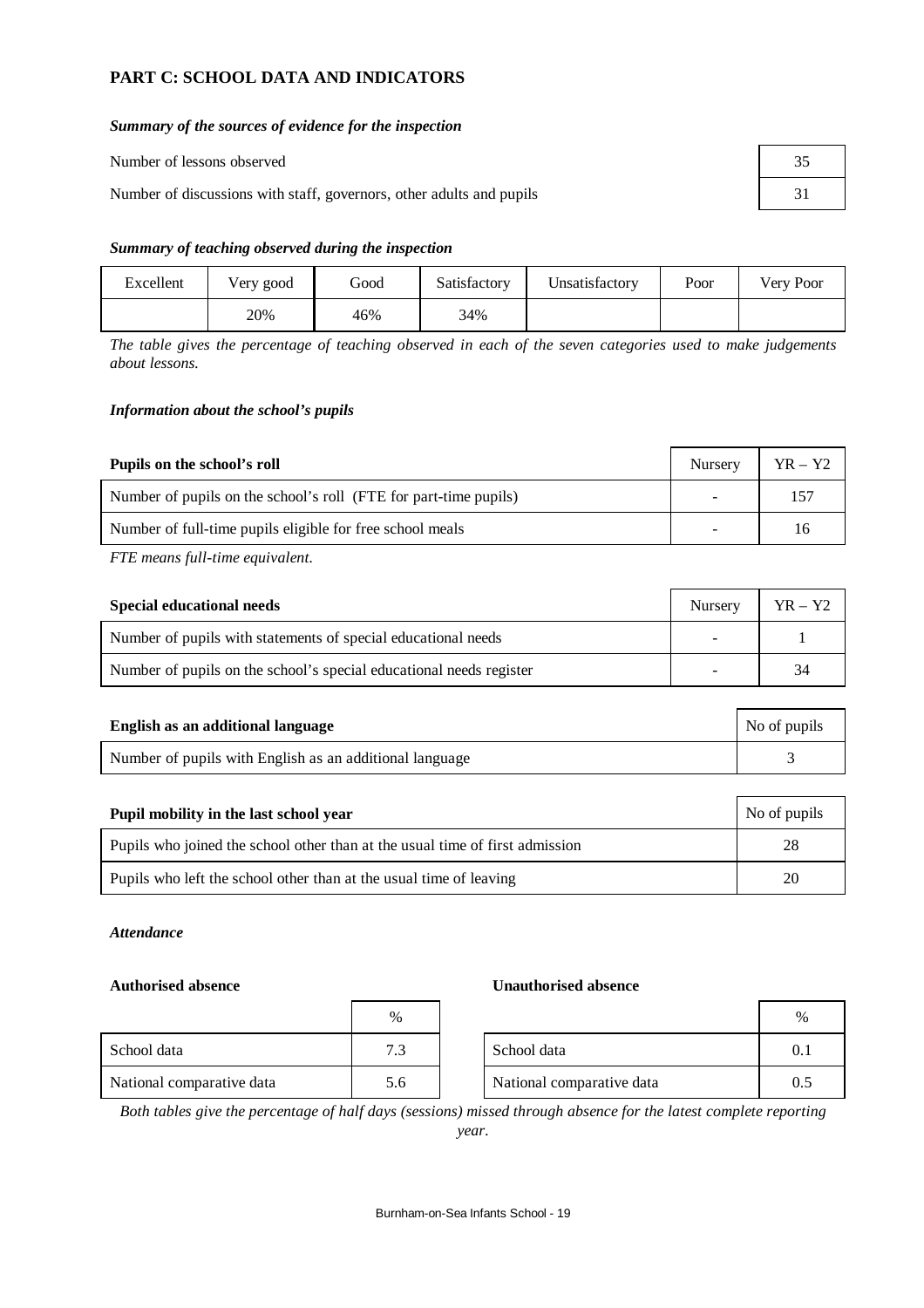## *Attainment at the end of Key Stage 1*

|                                                                                           | Year | <b>Boys</b> | <b>Girls</b> | $_{\rm Total}$ |
|-------------------------------------------------------------------------------------------|------|-------------|--------------|----------------|
| Number of registered pupils in final year of Key Stage 1 for the latest<br>reporting year | 1999 |             |              | 54             |

| <b>National Curriculum Test/Task Results</b> |             | <b>Reading</b> | Writing | <b>Mathematics</b> |
|----------------------------------------------|-------------|----------------|---------|--------------------|
|                                              | <b>Boys</b> | 19             |         | 23                 |
| Numbers of pupils at NC<br>level 2 and above | Girls       | 15             | 15      | 17                 |
|                                              | Total       | 34             | 32      | 40                 |
| Percentage of pupils                         | School      | 63             | 59      | 74                 |
| at NC level 2 or above                       | National    | 82             | 83      | 87                 |

| <b>Teachers' Assessments</b>                 |             | <b>English</b> | <b>Mathematics</b> | <b>Science</b> |
|----------------------------------------------|-------------|----------------|--------------------|----------------|
|                                              | <b>Boys</b> | 17             | 24                 | 27             |
| Numbers of pupils at NC<br>level 2 and above | Girls       | 15             | 15                 | 18             |
|                                              | Total       | 32             | 39                 | 45             |
| Percentage of pupils                         | School      | 59             | 72                 | 83             |
| at NC level 2 or above                       | National    | 82             | 86                 | 87             |

|                                 | No of<br>pupils |                                 | Fix<br>peri |
|---------------------------------|-----------------|---------------------------------|-------------|
| Black – Caribbean heritage      |                 | Black – Caribbean<br>heritage   |             |
| Black – African heritage        |                 | Black – African heritage        |             |
| $Black - other$                 |                 | $Black - other$                 |             |
| Indian                          |                 | Indian                          |             |
| Pakistani                       |                 | Pakistani                       |             |
| Bangladeshi                     | 3               | Bangladeshi                     |             |
| Chinese                         |                 | Chinese                         |             |
| White                           | 154             | White                           | 1           |
| Any other minority ethnic group |                 | Other minority ethnic<br>groups |             |

*This table refers to pupils of compulsory school age only.*

## *Ethnic background of pupils Exclusions in the last school year*

|                                 | Fixed<br>period | Permanent |
|---------------------------------|-----------------|-----------|
| Black – Caribbean<br>heritage   |                 |           |
| Black - African heritage        |                 |           |
| $Black - other$                 |                 |           |
| Indian                          |                 |           |
| Pakistani                       |                 |           |
| Bangladeshi                     |                 |           |
| Chinese                         |                 |           |
| White                           | 1               |           |
| Other minority ethnic<br>groups |                 |           |

*This table gives the number of exclusions of pupils of compulsory school age, which may be different from the number of pupils excluded.*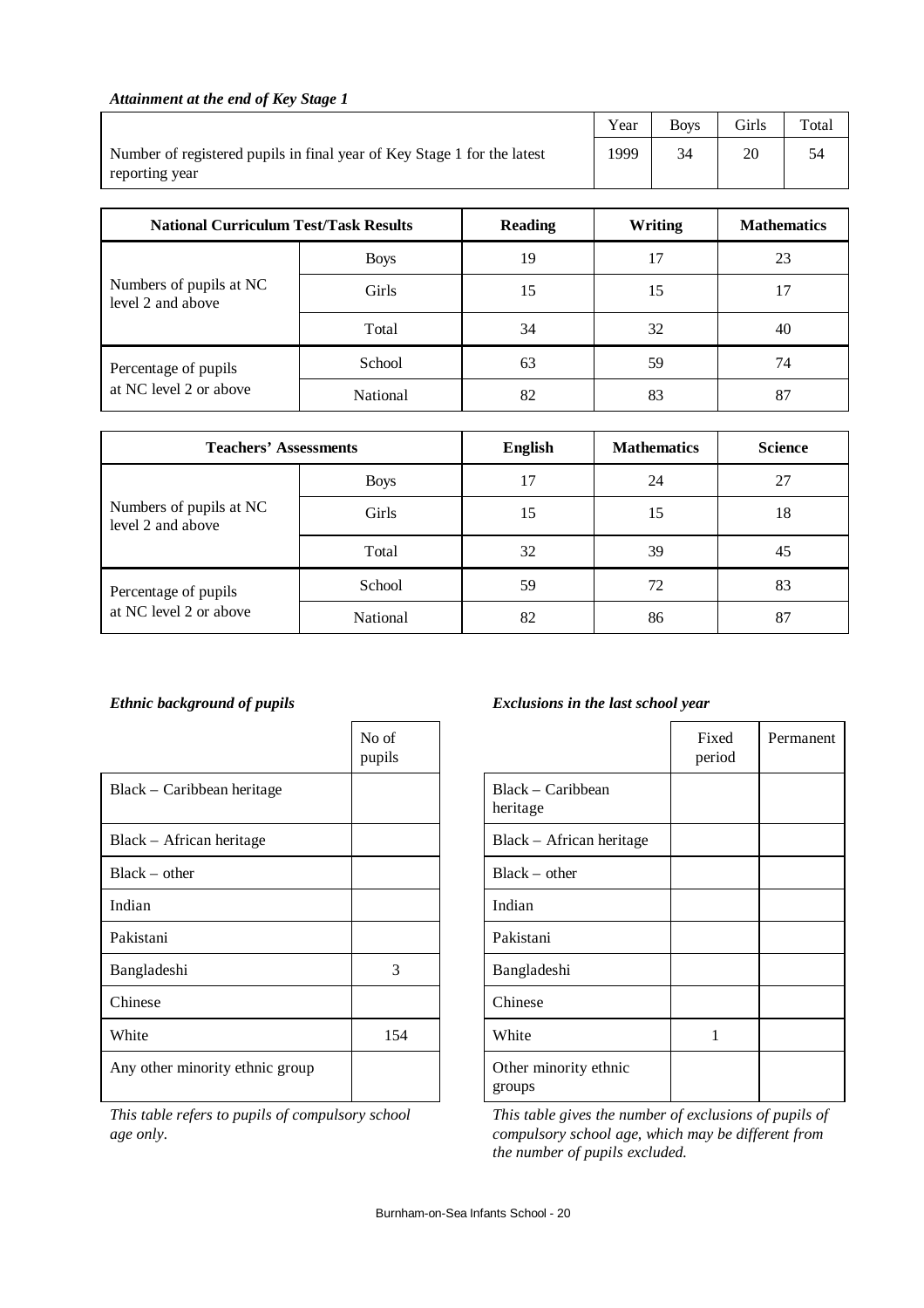#### *Teachers and classes Financial information*

## **Qualified teachers and classes: YR – Y2**

| Total number of qualified teachers<br>(FTE) |    | Financial year | 1998/ |
|---------------------------------------------|----|----------------|-------|
| Number of pupils per qualified<br>teacher   | 26 |                |       |
| Average class size                          | 26 |                | £     |

## **Education support staff: YR - Y2**

| Total number of education support<br>staff | 10    |
|--------------------------------------------|-------|
| Total aggregate hours worked per<br>week   | 183.7 |

| Number of pupils per FTE adult | 13.08 |
|--------------------------------|-------|
|                                |       |

*FTE means full-time equivalent.*

| - | Financial year | 1998/1999 |
|---|----------------|-----------|
|   |                |           |

| 26                                                     |  |                                      | £       |
|--------------------------------------------------------|--|--------------------------------------|---------|
|                                                        |  | Total income                         | 275,413 |
|                                                        |  | Total expenditure                    | 281,467 |
| 10                                                     |  | Expenditure per pupil                | 1.864   |
| Balance brought forward from previous<br>183.7<br>year |  | 23,227                               |         |
|                                                        |  | Balance carried forward to next year | 17,174  |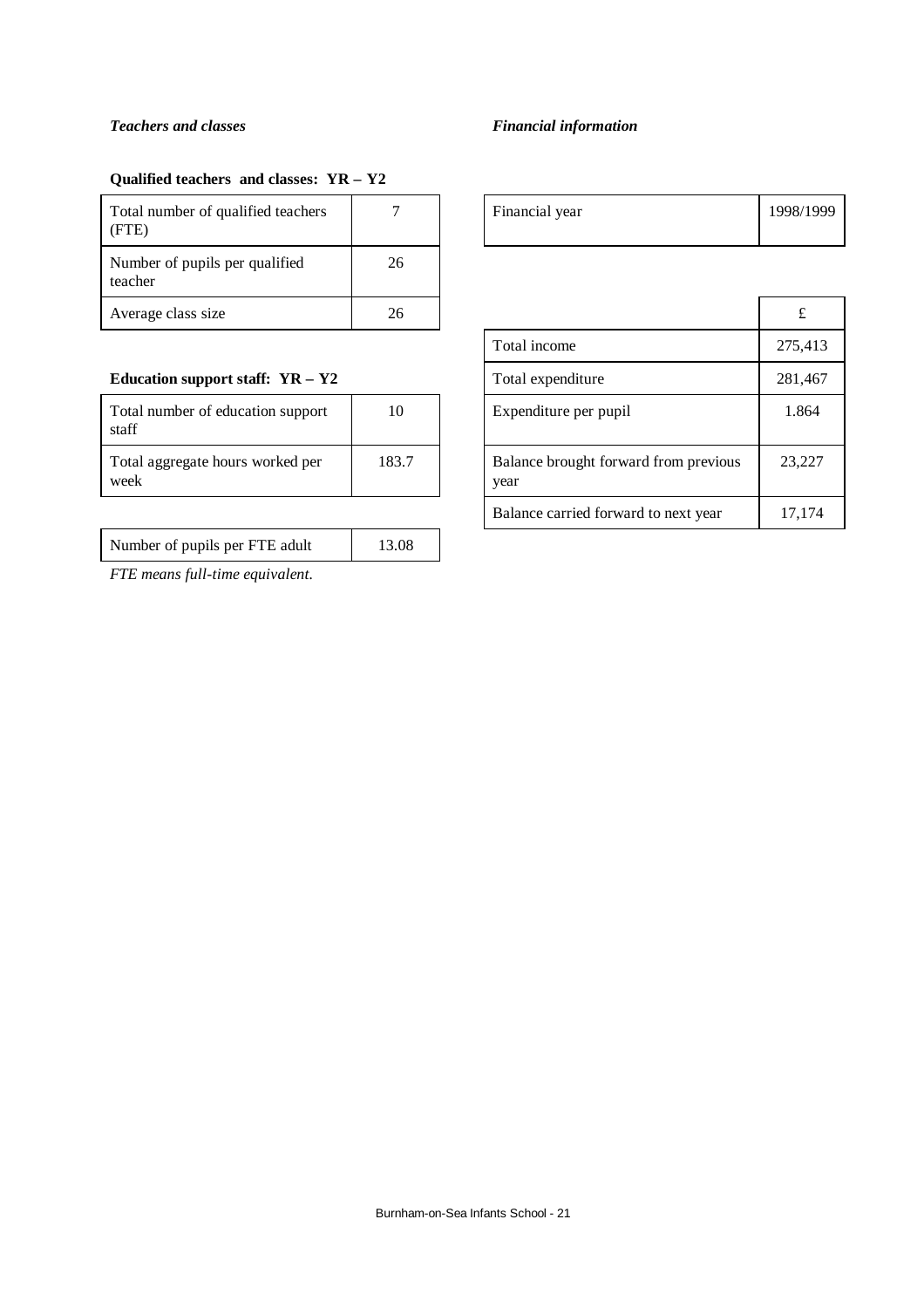## **Questionnaire return rate**

| Number of questionnaires sent out | 156 |
|-----------------------------------|-----|
| Number of questionnaires returned | 77  |

## **Percentage of responses in each category**

My child likes school.

My child is making good progress in school.

Behaviour in the school is good.

My child gets the right amount of work to do at home.

The teaching is good.

I am kept well informed about how my child is getting on.

I would feel comfortable about approaching the school with questions or a problem.

The school expects my child to work hard and achieve his or her best.

The school works closely with parents.

The school is well led and managed.

The school is helping my child become mature and responsible.

The school provides an interesting range of activities outside lessons.

|               | Strongly<br>agree | Tend to<br>agree | Tend to<br>disagree | Strongly<br>disagree | Don't<br>know    |
|---------------|-------------------|------------------|---------------------|----------------------|------------------|
|               | 79                | 18               | $\mathbf{1}$        | $\overline{0}$       | $\mathbf{1}$     |
|               | 77                | 19               | 3                   | $\boldsymbol{0}$     | $\mathbf{1}$     |
|               | 53                | 45               | $\mathbf{0}$        | $\boldsymbol{0}$     | $\mathbf{1}$     |
|               | 60                | 34               | $\overline{4}$      | $\boldsymbol{0}$     | 3                |
|               | 81                | 18               | $\boldsymbol{0}$    | $\overline{0}$       | $\mathbf{1}$     |
|               | 65                | 31               | $\overline{4}$      | $\boldsymbol{0}$     | $\boldsymbol{0}$ |
|               | 83                | 16               | $\mathbf{1}$        | $\boldsymbol{0}$     | $\boldsymbol{0}$ |
|               | 68                | 31               | $\boldsymbol{0}$    | $\boldsymbol{0}$     | $\mathbf{1}$     |
|               | 64                | 30               | 3                   | $\boldsymbol{0}$     | $\overline{4}$   |
|               | 70                | 21               | $\mathbf{0}$        | $\mathbf{1}$         | 8                |
| $\mathfrak l$ | 69                | 25               | $\mathbf{1}$        | $\boldsymbol{0}$     | 5                |
|               | 69                | 25               | $\mathbf{1}$        | $\overline{0}$       | 5                |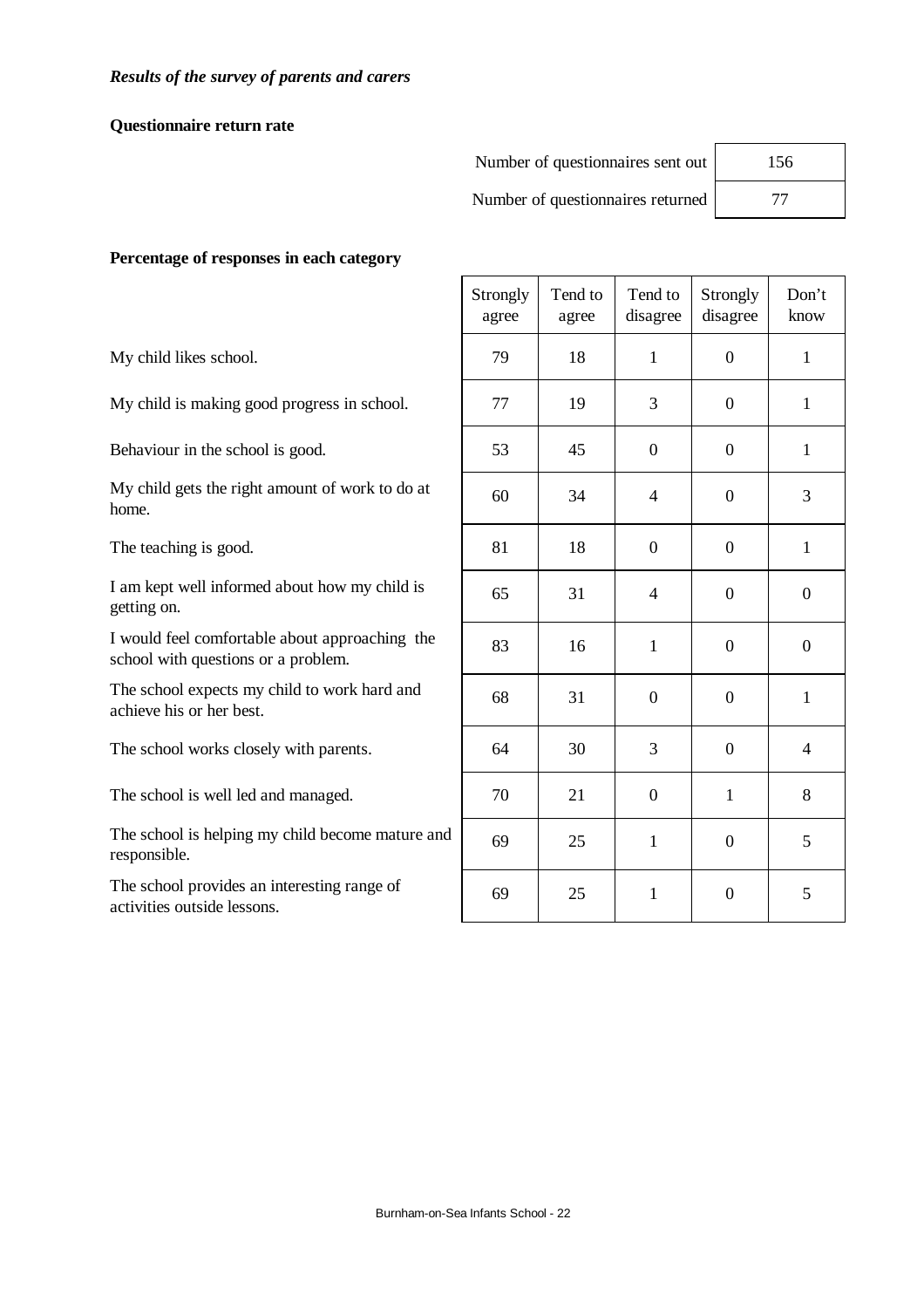## **PART D: THE STANDARDS AND QUALITY OF TEACHING IN AREAS OF THE CURRICULUM, SUBJECTS AND COURSES**

### **AREAS OF LEARNING FOR CHILDREN IN THE FOUNDATION STAGE**

- 58. The attainment of children when they enter school at under five years of age is below average in language and literacy, but is in line with averages in all other aspects of learning, with the exception of physical development, where it is above average. This is an improvement since the previous inspection.
- 59. Children's language and literacy skills are below average. Children benefit from good, structured teaching and a range of appropriate activities to support speaking and listening skills. However, many find it difficult to listen and often call out inappropriately and fail to wait their turn. They find it difficult to follow the rules of conversation. In responding to questions, children usually give one-word answers and use a limited vocabulary. Teachers use a range of good quality literature, as well as play activities, to foster greater use of language and help children to understand and use a wider vocabulary. Children begin to use books and treat them with care. A few higher attaining children recognise some letters and sounds, and begin to write the initial letter of their name. They begin to recognise simple rhyming words, such as 'wet', 'vet' and 'met'. However, many cannot yet correctly orientate their letters, and a high proportion are not yet associating sounds with letters.
- 60. Children's mathematical skills are developing well. They are in line with the average. Teachers' knowledge effectively promotes learning and the good resources and activities help children to develop understanding and begin to solve problems. For example, children were observed finding correct numerals and organising them in order as they played with a toy bear. The effective strategies used by the teacher enabled almost all children to succeed in the task. The very good teaching had a very positive impact on the quality of learning taking place. Teachers constantly reinforce numeracy skills through basic counting on and back, and by encouraging simple calculations such as "What happens if I take one away?" Children are challenged by the activities and make good progress as they undertake some exciting structured and play activities.
- 61. Children's personal and social development is in line with average. Children respond well to their teachers and generally to each other. They find it difficult to sit and listen for long periods, and sometimes the lessons are too long for this particular age group. This has a negative impact on their ability to work as part of a group, and to their ability to take turns. However, in most situations, children are able to concentrate appropriately, share and play together. They enjoy a range of indoor and outdoor play activities as they develop their social skills and their responses to each other. They usually behave well and enjoy their school life. This is because activities are effectively planned to engage them purposefully and to foster good relationships.
- 62. The physical development of children is above average. They change quickly with good evidence of independence. During a physical education lesson, children responded well to instructions and benefited from good challenging activities. The good teaching and sound planning ensured that children made good progress in learning as they moved safely around the hall and balanced on the apparatus. The well-chosen activities fostered learning and enabled children to practise and consolidate their physical skills. The good progress of children is clearly linked to good teaching and effective management of behaviour.
- 63. Children's knowledge and understanding of the world is broadly average. They benefit from good organisation and preparation of lessons by the teachers. This ensures that all children are fully involved and that structured activities enable progress and learning to take place. Teachers take care to explain difficult concepts and vocabulary, such as 'disciples' in a religious education lesson, and 'monitor' and 'mouse' in an Information Technology lesson. This ensures that children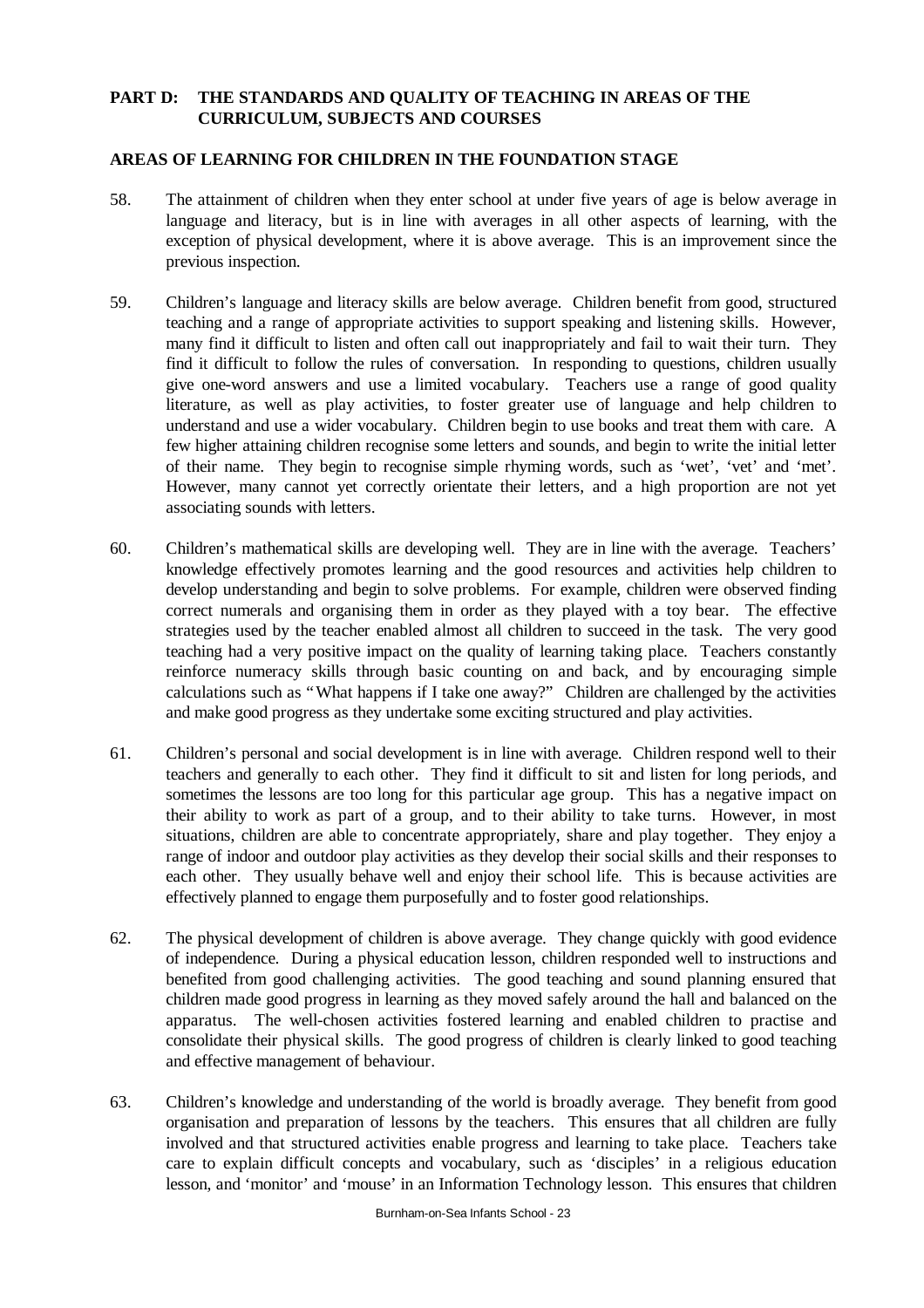are clear about these aspects and that they extend their knowledge. Children in the early years' class show understanding of cause and effect and they know that their actions will result in an effect on the computer. Sometimes, there are insufficient resources, such as when the whole class uses one computer system and take turns. This reduces the progress that children make and causes restless behaviour and minor disruptions.

- 64. Children's development in creative skills is broadly average. They enjoy all aspects of art, music and imaginative play. Evidence from the scrutiny of work and from work displayed in the classroom suggests that children explore colour, texture, shape and form, as well as experimenting for themselves. Children enjoy making music and join in with enthusiasm when they sing rhymes and songs. Teachers make good provision of resources to foster progress.
- 65. Children under the age of five behave well in the classroom and around the school. They follow instructions well, as in the physical education lesson, and they play together effectively. They were observed playing in a pretend bus on several occasions, and they showed high levels of social interaction, turn-taking and understanding of the activity. Children have positive attitudes to their work and behave well. They are polite and responsive to adults. The teaching of children under five has a very positive impact on the quality of learning that takes place. Teachers provide good quality activities, and have a clear understanding of early learning skills. The curriculum for these children is broad, balanced and relevant, and it helps to ensure that children enjoy coming to school and that they make at least satisfactory progress in their learning in all aspects of their studies. Resources for learning are good and are used to good effect. The accommodation for the underfives is satisfactory, with opportunities for imaginative and outdoor play created regularly. The provision for under-fives at the school ensures a good start to education for these children.

## **ENGLISH**

- 66. Standards of attainment in English, overall, are below average. Results from the time of the previous inspection also show that attainment in the standardised National Curriculum tests for 1999 was below average. However, standards have improved since that time because pupils' reading standards are now broadly in line with the national average. Standards in speaking and listening are below national expectations. In writing, standards are still below the national average. The improvement in reading standards is evident across the school and has been supported by implementing structured reading schemes and by the introduction of the National Literacy Strategy in a systematic way. Standards in writing have rightly been identified by the school as an area for improvement.
- 67. The quality of learning in English during lessons is always satisfactory, and in over half of all lessons it is good. This is due to the impact of good teaching. Lessons are effectively planned, with a good emphasis on reading and the acquisition of phonics. The clear matching of tasks to the needs of pupils ensures that all pupils, including those with special educational needs and those with English as an additional language, make satisfactory progress and are sufficiently challenged. Support staff are used well and provide an effective contribution to pupils' learning in lessons. Pupils across the school are encouraged to talk about matters of immediate interest and communicate with other listeners. However, their use of language is often immature and there are times when they fail to show consideration for others in conversation. A few pupils call out unnecessarily during whole-class discussion, with irrelevant comments, thus disrupting the flow of some lessons.
- 68. Standards in reading are in line with the national average by the end of Key Stage 1. The quality of pupils' learning in reading is good. In Year 1 pupils recognise familiar words in texts and develop their phonic skills so that they begin to build unknown words. Teachers use effective strategies to encourage reading within the literacy hour. For example, in one lesson where pupils were sharing a story about "The lion and the mouse", higher and lower attainers worked in small groups at their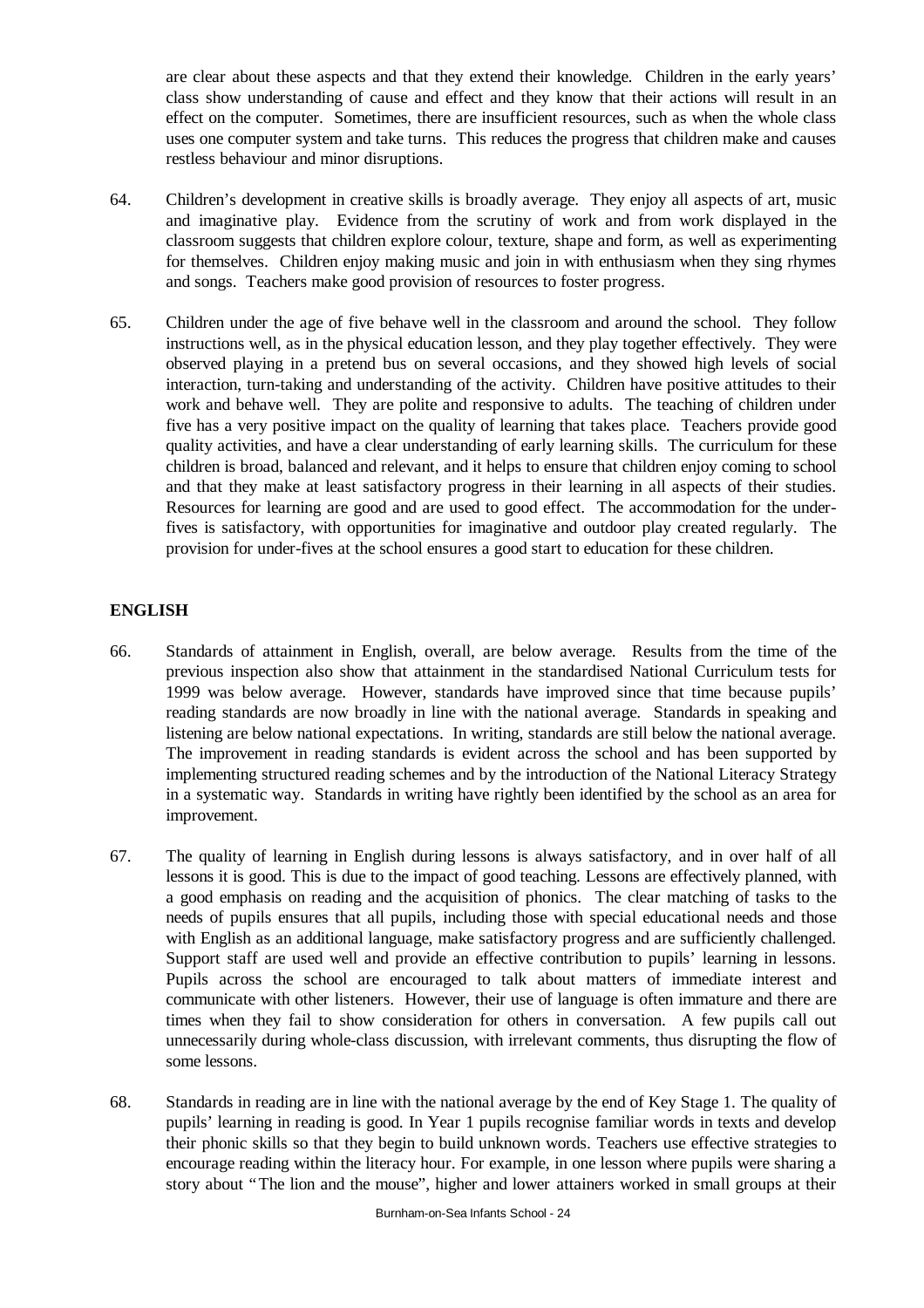own level. In Year 2, pupils' reading skills continue to improve, because tasks are clearly explained to them, and good demonstrations help them to understand what the teacher expects. They are encouraged to read on a daily basis, and regularly take their reading books home. There is a good partnership with parents in relation to home-school reading diaries, which helps to foster good reading habits, Many pupils in Year 2 read simple texts with understanding, and are beginning to talk about the stories they have read. A few higher attaining pupils read a wider range of texts fluently and accurately, and use their phonic and alphabetic knowledge to locate information from dictionaries, contents pages and the index pages of more complex factual books.

- 69. Standards in writing throughout the key stage are less well developed than in reading and are below the standards expected nationally. This is because too little emphasis is placed on developing writing skills, and too little time is allocated to this aspect of English in many classes. Across the school not enough emphasis is given to practising and learning the skills needed to develop appropriate writing styles. Most pupils in Year 1 are beginning to form some letters correctly, and many can write their names, and those of others. They can write simple monosyllabic words, such as "cat", "put", "dog" and "peg" correctly. Some pupils, however, do not know how to form their letters and they start and end them in the wrong way, thus inhibiting the flow of their writing. Higher attaining pupils in Year 1 write simple words and phrases, and convey meaning, but teachers allocate too little time for them to practise and consolidate their emergent writing. In Year 2 pupils' writing lacks fluency due to the lack of time allocated as well as to the over-use of sheets. There are too few opportunities to write for a variety of purposes. Evidence from the scrutiny of pupils' work across the school, as well as from observation of writing within lessons, shows that written content is limited, punctuation and spelling are weak, and inconsistent use is made of simple punctuation such as full stops and capital letters.
- 70. Teachers are skilled at promoting good attitudes and behaviour. Pupils are very interested in the texts that they share during the literacy hour, and they enjoy answering questions and joining in with the good range of activities that are provided. They respond well to their teachers, although a few sometimes exhibit noisy behaviour and call out rather than wait their turn. This is usually when lessons are over long, and pupils become disruptive because they find it difficult to sit for such long periods. Teachers do not give sufficient opportunities for pupils to use the library to find out information and to develop their independent research skills.
- 71. The school has implemented the literacy strategy well. Teachers provide a wide range of relevant activities, and some exciting texts are used to promote interest. The planned curriculum is sufficiently broad, but too little time is allocated to the teaching of writing. Other aspects of English are effectively planned and taught. For example pupils study a range of poetry and plays, as well as rhymes, and factual accounts. There are times when literacy lessons are too long, often lasting for 75 minutes. This is when pupils find it difficult to concentrate and become restless. The subject is effectively led, and this has had a positive impact on the quality of teaching and learning that takes place for reading. The co-ordinator has implemented training and support for teachers, and monitoring of teaching and learning is beginning to have a positive impact. For example, the evaluation of the most recent standardised tests, led to the identification of writing as an area in need of improvement across the school.
- 72. Some good resources have recently been introduced into the school, including several new computer systems. However, these are not yet used sufficiently to support learning in English, and this restricts pupils' competence and confidence in using information technology to support reading and writing. The organisation and introduction of structured reading schemes since the previous inspection has had a significant impact on the reading standards achieved by all pupils. There are some effective displays of books and of pupils' writing around the school. Too few writing opportunities are created to support literacy skills in other subjects.

## **MATHEMATICS**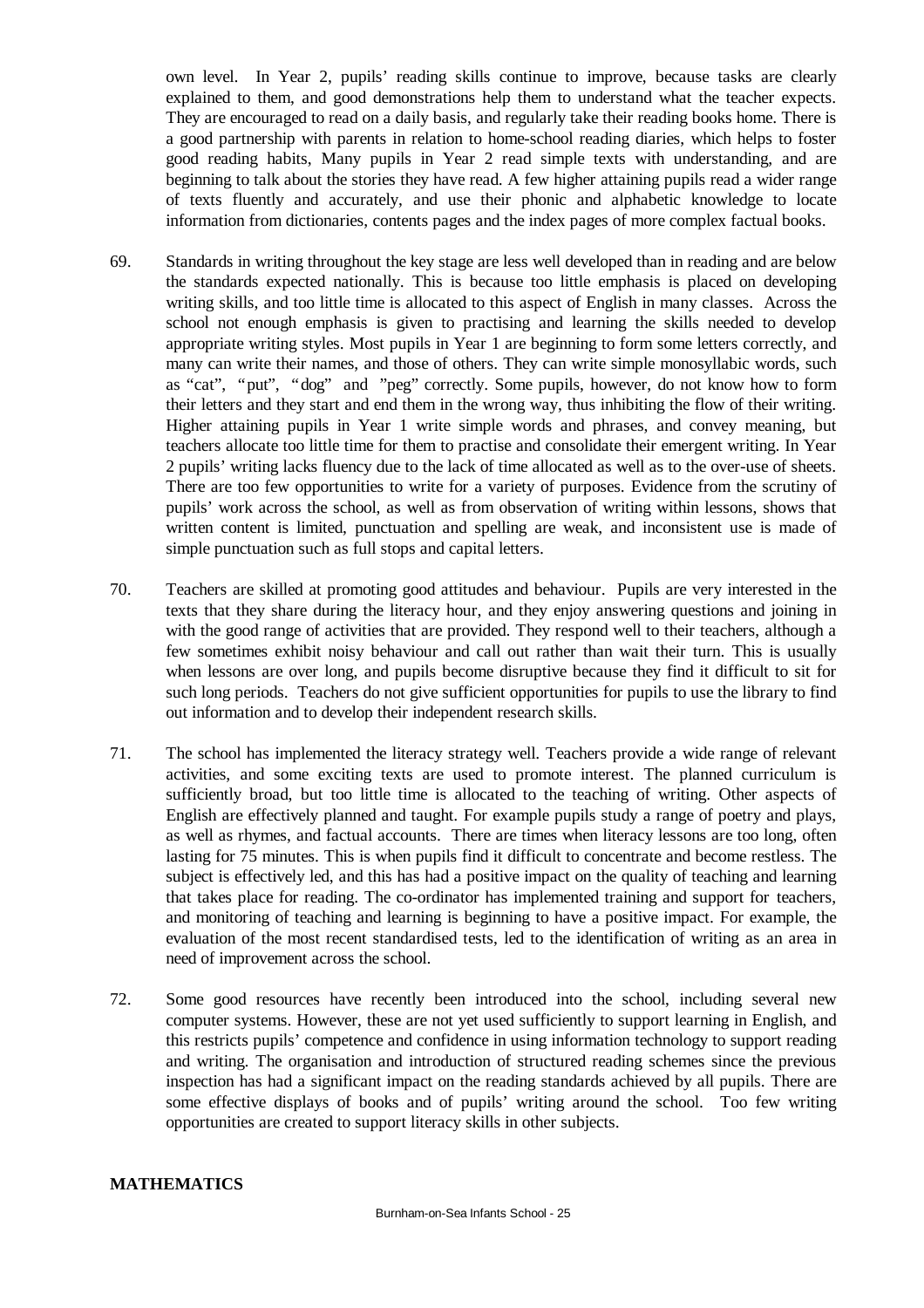- 73. The results of the 1999 National Curriculum tests at the end of Key Stage 1, show that the standards were well below the national averages of all schools. Compared with similar schools, test results were also well below the average levels for pupils at the end of Year 2.
- 74. Taking trends over time from 1996 to 1999, results show a sharper upward trend than the national average from 1996 to 1998 inclusive. However, they show a sharp drop in 1999 to well below the average, due mainly to a larger number of pupils with special educational needs. As many as half the number of pupils had recently moved into the specific year group from other schools. A similar number, over time, had moved out of the school, an effect of transient families in the neighbourhood at the time. By the end of Key Stage 1, over the four years together, there is very little difference between girls' and boys' scores. Both groups score better at mathematics than reading and writing.
- 75. As a group, however, higher attainers perform as well as other higher attainers nationally, in all the attainment targets of the Programmes of Study for mathematics. They score particularly well in work on shape, space and measures, and are above the national average for higher performing pupils in this area according to teachers' assessments. Pupils in need of extra support are well provided for; their needs are identified early and they often reach their individual education targets, showing appropriate progress in learning.
- 76. During the inspection, the standards observed in mathematics of present pupils, are mainly in line with the national averages by the end of Key Stage 1. According to the local education authority's assessment of children entering school at age four to five years, standards in this school in mathematics are below normal expectations on entry. Pupils have achieved well by the end of the key stage. In the older Reception class and Year 1, pupils' learning is very good and achievements are high. Conclusions show that pupils in these classes are moving up through the school with higher standards. They reflect the good influence of the implementation of the National Numeracy Strategy which had been introduced early into the school's curriculum in 1998. The pupils of the present Year 2 and of the Year 2 in May 1999 had not experienced the National Numeracy Strategy for as early in their schooling as those pupils in the present Year 1. The National Numeracy Strategy is having a very positive effect on learning in the Reception and Year 1 classes.
- 77. Overall, many pupils have an appropriate knowledge of all the attainment targets of the National Curriculum, according to their age group. They show good learning in the subject which, in turn, reflects good teaching. At both Reception classes, standards are above those normally expected. Pupils count confidently to 20 and recognise numbers to ten. They order numbers to ten and order them in reverse order accurately. Higher attainers recognise and write numbers to ten. A significant majority recognise two-dimensional shapes well. They add two numbers to make five and apply this knowledge to coinage with a marked degree of accuracy.
- 78. In Year 1, a significant number of pupils recognise numbers to 100, using a 100 square; they sequence numbers correctly, writing numbers to 20 and show a good understanding of how the number can be split into sets. They count in twos with confidence, recognise odd and even numbers and have a high success rate in doubling numbers. Most three and two-dimensional shapes are labelled by pupils correctly. Pupils' handling of coinage is of a high standard.
- 79. In Year 2, most pupils write numbers to 100 confidently. They order tens and units to 100 accurately and add two or three numbers together to 30. Many pupils subtract a number from 30 confidently. They recognise more complicated three-dimensional shapes and explain the properties well, for example, the differences found between the shapes of the faces between a cuboid and a cube, and the different lengths of the edges. Pupils have had good experience of, and remember to differentiate between, seconds and minutes, recognising on the hour, quarter past and half past. They recognise items which are heavier than one kilogram in weight. They use the two, five and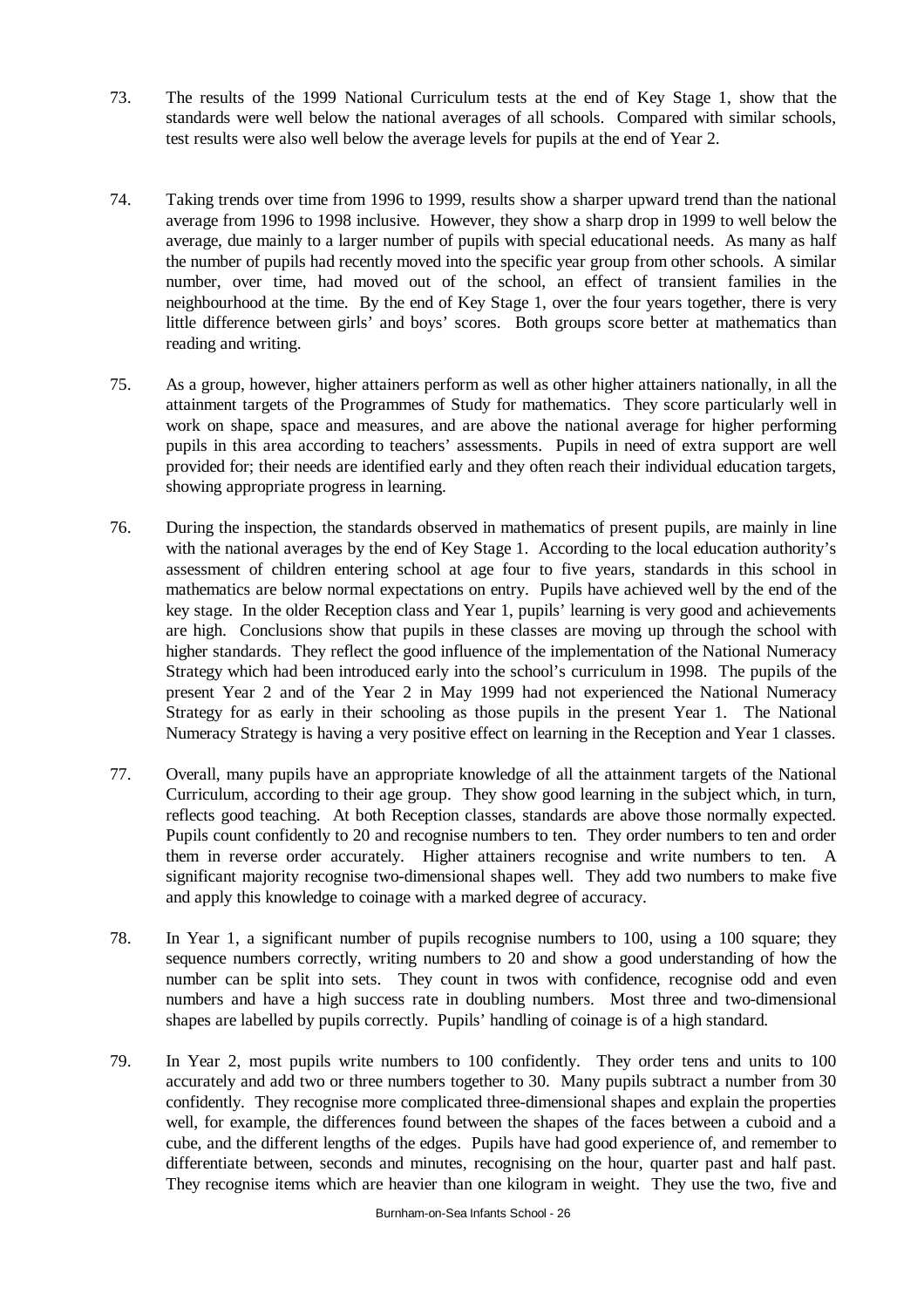ten times tables correctly and select the correct operation to solve simple problems. Higher attainers achieve standards above the national average.

- 80. Although pupils are secure in calculating mentally in Year 2, there is insufficient emphasis on recording calculations in Year 2. During oral sessions, not all classes took advantage of the use of cards for pupils to hold up in order to show their answers for mental strategies. Therefore, not all pupils feel involved in all classes during these initial sessions for calculating mentally.
- 81. Teaching is good overall. It is never less than satisfactory. In Reception and Year 1, teaching is mainly very good with some excellent aspects. Teachers have a very good knowledge and understanding of the National Numeracy Strategy and give good emphasis in lessons to the principles set out in the strategy. They teach the basic skills of counting and recording very competently. Teachers carefully plan lessons together within year groups, so that pupils throughout each year receive the same entitlement. Evaluation and ongoing assessment of pupils are good and recorded regularly. The methods and organisation teachers deploy are highly efficient, such as the good emphasis on encouraging pupils' precise use of mathematical terms. Classrooms and displays are focused clearly in order to reinforce pupils' independence and their mathematical awareness. There are good links with other subjects, such as measuring in design and technology.
- 82. Pupils have positive attitudes to the learning of mathematics due to the good management in teaching. They are confident, willing to discuss their work and are conscientious. During mathematics' lessons, pupils behave well and are enthusiastic, particularly in practical activities. Pupils co-operate well with each other, such as when sharing coinage during a game with a die. They have a high degree of independence when selecting apparatus to aid their written calculations. As a result, they make consistent progress in their learning.
- 83. Pupils are managed well and teachers insist on good behaviour. At times, the management and challenges given to very young pupils are excellent. Resources are good and used to the maximum in order to secure pupils' understanding of the conservation of number, place value, and shape and space. Computers are very much in use in mathematical lessons; the programs used in information technology thoroughly reinforce concepts learnt in lessons. Individual targets for pupils help them to overcome their difficulties. The support staff and volunteers have a clear understanding of their roles and ensure that pupils are given a secure knowledge base and that pupils with special educational needs are well supported.
- 84. There is very good leadership in the subject. The monitoring of the subject is ongoing to ensure that informative records and assessment sheets are passed to the next teacher, and the National Numeracy Strategy's objectives are consistently applied throughout all lessons. A very efficient use of support staff, students and volunteers, frees teachers to work in more depth with alternative groups. The subject of mathematics has a high profile in the school; it impacts well on pupils' social development.
- 85. Since the previous report, there has been steady improvement in raising standards throughout, but the greatest improvement has been in the past 18 months. The 1999 National Curriculum test results do not reflect a true picture of standards at the school now. Present standards are mainly in line with national averages by the end of Key Stage 1. Then, higher attainers were underchallenged; there was a lack of investigative work; and little evidence of number bonds and multiplication tables. All these issues have been resolved well.

# **SCIENCE**

86. Standards at the end of Key Stage 1 are broadly in line with national expectations, but there are weaknesses in pupils' skills in recording their knowledge and understanding. The results of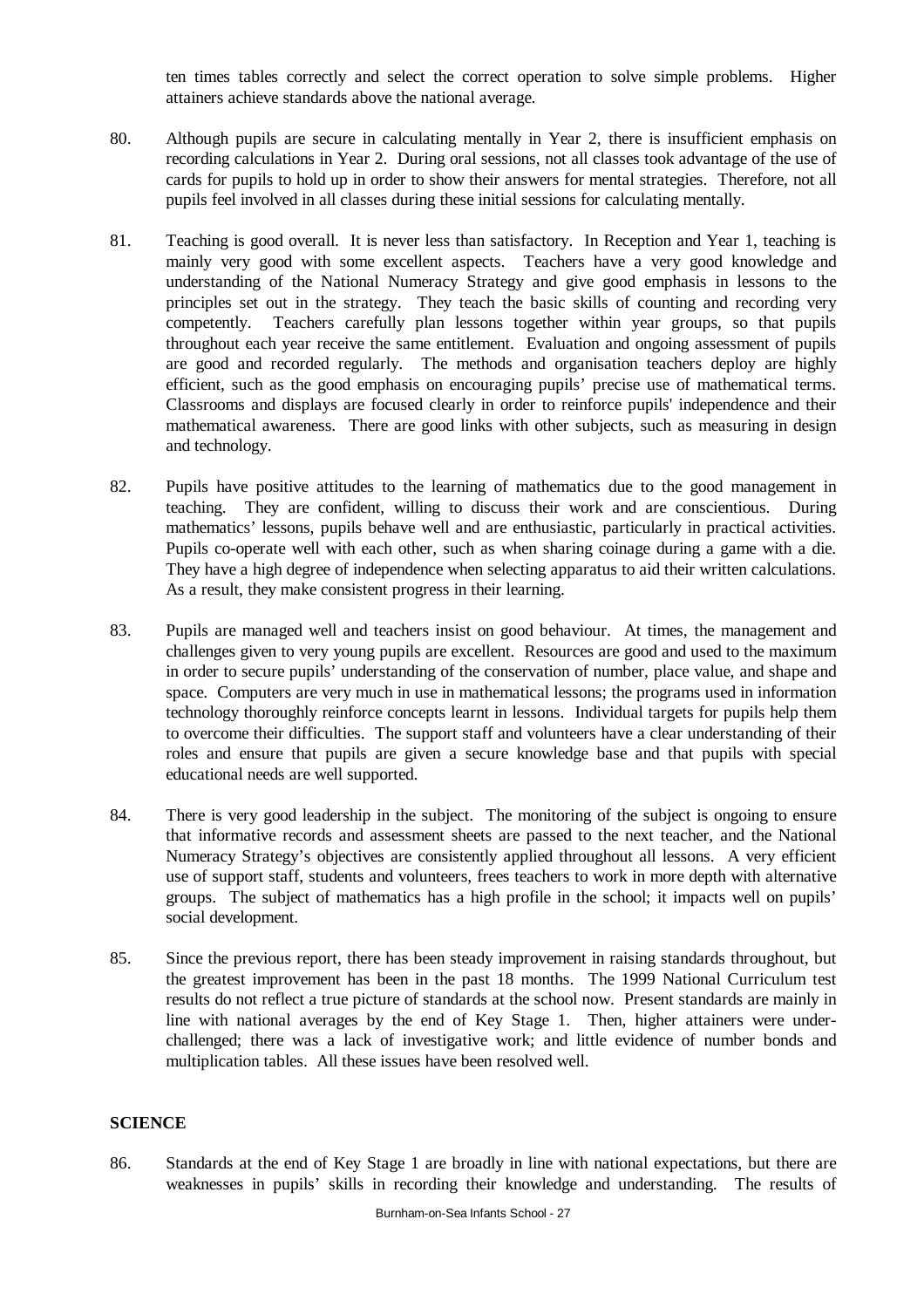statutory assessments in 1999 were well below average. Conversely, higher attaining pupils did well, and the number gaining the higher Level 3 was above the national average. No results of assessments are available from the time of the previous inspection with which to draw comparisons. The weak results last year coincide with a cohort of pupils who showed particularly high levels of special educational needs. Records show that almost half of the pupils who took the national assessments in 1999 were on the register of special education needs, a higher proportion than is usual in the school, and much higher than the national average. This, combined with pupils weak writing skills, which make it difficult for them to show their understanding in a written task, largely accounts for the poor results last year.

- 87. Pupils' written work shows that they are covering a broad and balanced curriculum and that they undertake a range of practical work to support their understanding. The weakness of their recording makes it difficult to assess their level of understanding. However, the observation of lessons and discussions with pupils show that they are making at least satisfactory gains in their learning and that their knowledge and understanding of science are satisfactory. Older Reception pupils make simple observations accurately, for example when checking whether different objects will roll or slide on a sloping surface. They are able to describe what they have seen and a few higher attaining pupils offer explanations, such as why a yoghurt pot does not roll in a straight line. By Year 1, pupils tackle practical tasks quickly and remember their findings, offering good reasons for them. Most pupils in Year 1 use simple equipment to make a bulb light, and develop an understanding of an electrical circuit. The majority of these pupils know that particular kinds of clothing can help people to be seen in the dark, although at the start of lessons observed, they thought that this was because all the materials glowed in the dark; this shows good learning. Similarly although most pupils knew that "cat's eyes" helped drivers to see the road, they all thought that this was because they lit up and were powered by electricity. By the end of the lessons, the majority of the pupils knew that these phenomena were caused by reflection, and could explain this as "light bouncing of shiny things."
- 88. Pupils in Year 2 have a satisfactory understanding of the properties of materials, and classify them in terms of their properties, using simple terminology. During the inspection, for example, they investigated whether different objects could be bent, twisted or squashed. They used suitable vocabulary to describe their findings. With help, even those pupils who found the work most difficult were able to record some of their findings on a worksheet. However, none of the pupils recorded what they had found in sentences, and they only completed the worksheet after extensive explanations from their teacher.
- 89. The quality of teaching is satisfactory overall and in some lessons it is good. High levels of relaxed discipline are supported by the very good relationships which all teachers establish with their pupils. This supports pupils' concentration and enables the time in the lessons to be used well. Teachers have good subject knowledge. Teachers question pupils carefully, encouraging them to think through and explain their ideas. Good use is made of extra adults to support pupils who are not working directly with the teacher. Pupils who have special educational needs are supported well in this way, so that they keep up with the basic ideas of the lesson, and are enabled to record their understanding at a suitable level. Lessons are planned well and teachers are clear about what pupils are intended to learn. This all ensures that pupils are able to build systematically on their existing knowledge, and make gains in their learning. For example, in a good lesson with Year 1 pupils, high levels of organisation, a clear structure to the lesson and well-prepared materials, enabled pupils to learn about reflected light, making clear gains in their understanding. However, too little use is made of pupils' literacy skills to record their findings and to explain their thinking. Pupils have too little practice in writing at any length about their science work. Teachers seldom make use of information technology to support pupils' learning in the subject.
- 90. Pupils enjoy their science lessons, especially the practical aspects, when they investigate with confidence, sharing materials sensibly and discussing what they have found out with each other and with the adults in the class. Pupils are keen to contribute to discussions, and answer teachers'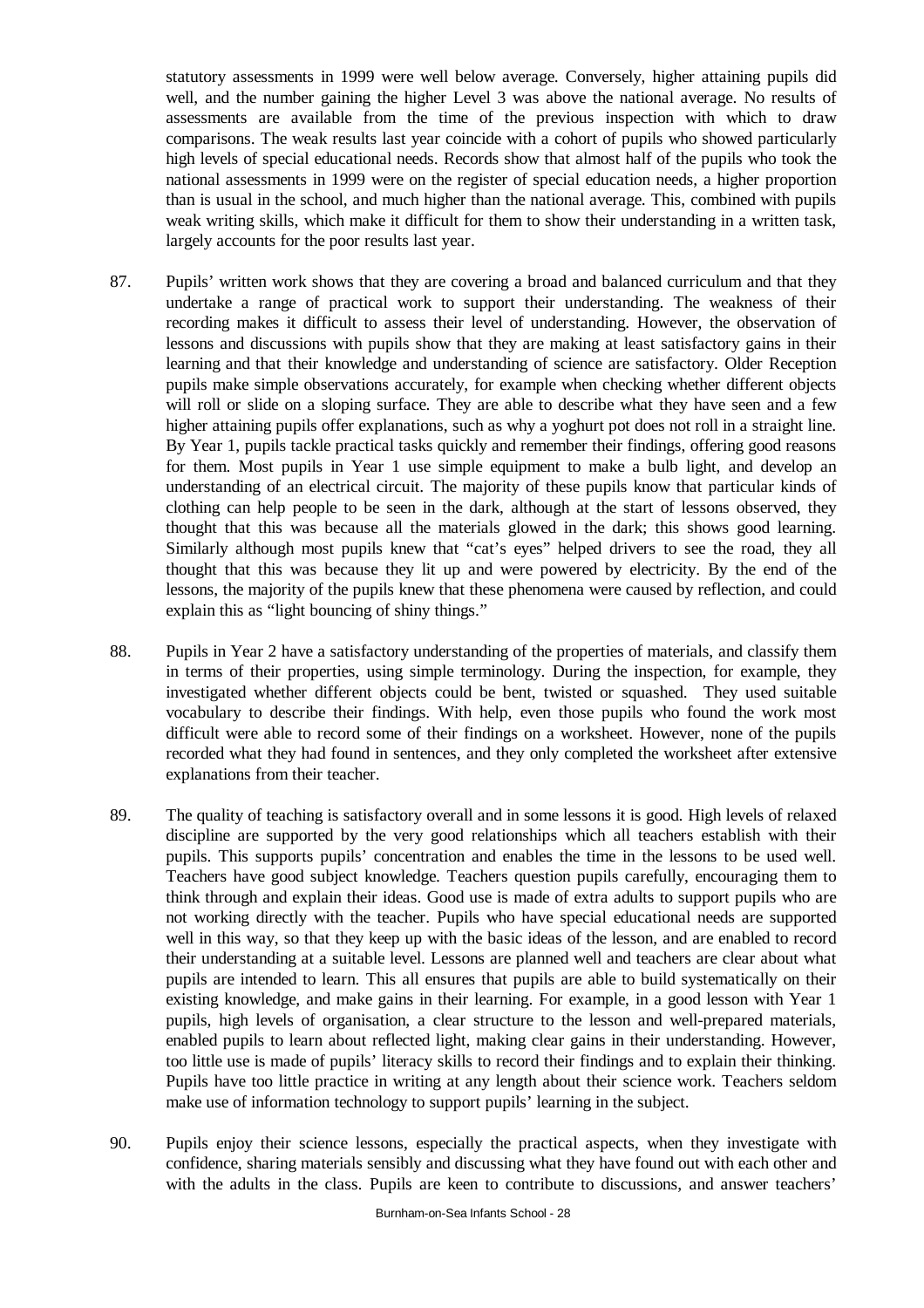questions thoughtfully. They generally work hard and concentrate well, although a few pupils lose concentration at the end of long lessons, particularly if aspects of the final plenary session concerns tasks they have not been involved with. Their behaviour is generally good, although occasionally a few pupils with recognised behavioural difficulties are inclined to be a little silly when in an unusual situation, such as working in a darkened room. This affects their concentration, and prevents them learning as well as their classmates.

91. The broad and balanced curriculum is supported by a useful interim scheme of work, which is based on national guidelines. Teachers in the same year group plan effectively together to ensure that pupils have equal access to the same curricular objectives. This is a major improvement from the previous inspection, when there was no effective scheme of work. The nominal time allocation to the subject is relatively small, and this may account for the lack of opportunities to write at length. The subject is managed well, and this has contributed to the breadth and balance of the curriculum. The co-ordinator's monitoring of planning has helped to ensure this. A useful start has been made on assessment arrangements, although the impact of this is not yet in place. The coordinator supports colleagues well, and has a good understanding of the subject. However, she has few structured opportunities to monitor standards and teaching in the different classes, and it is difficult for her to gain a sufficiently clear picture of the strengths and weaknesses across the school.

# **ART**

- 92. Provision for art is good overall. There are consistently secure standards throughout and good gains in learning in relation to pupils' prior attainment.
- 93. Higher than expected standards are reached in colour-mixing, portraiture and collaborative work in two and three-dimensional aspects. Standards in ceramics are well above national expectations. By the time pupils reach the end of Key Stage 1 they have experienced a variety of media. They competently use fabrics and paper to create a torn paper montage, and 'monsters' on block printed backgrounds. Their cut paper 'exploding' shapes of white on a black background and black on a white background create a bold and dramatic effect in the hall's displays. Prints are achieved in a variety of methods, from handprints to roller painting from blocks to an above-average standard. Pupils have good experiences of creating symmetrical patterns on a computer screen and printing them. They have carefully printed with repeated patterns, using blocks with paint.
- 94. Imaginative effects are created by painting on to fabrics and on to differing textures, such as on to wax resistant crayons and batik. Pupils use colour washes and pastel crayons to good effect. Standards in fine line drawings are better than those normally seen, such as is evident in pupils' fine black pen drawings of old Victorian iron and in their book cover designs of stories they have read. All pupils are well challenged, and pupils with special educational needs make good progress through good support given.
- 95. Areas in need of development, however, are in the use of famous artists' reproductions to enable pupils to experience painting in a similar style to the artist. Apart from a display of one aspect of the work of van Gogh, pupils' experiences in this aspect of art appreciation are limited. In addition, older pupils have insufficient experience of close observational drawings of everyday objects and botany.
- 96. The teaching of art in lessons, and that reflected through pupils' art on display and in a portfolio, is overall good. Teachers' knowledge and understanding of the subject are broad and informed. Good teaching is reflected from links with history and children's literature. Teachers have ensured good learning in a wide range of techniques and experiences. Teachers' planning includes good provision for the teaching of skills, processes and techniques in order for pupils to investigate, draw, apply colour with clean lines and on to a range of textures. All the pupils' facial glazed tiles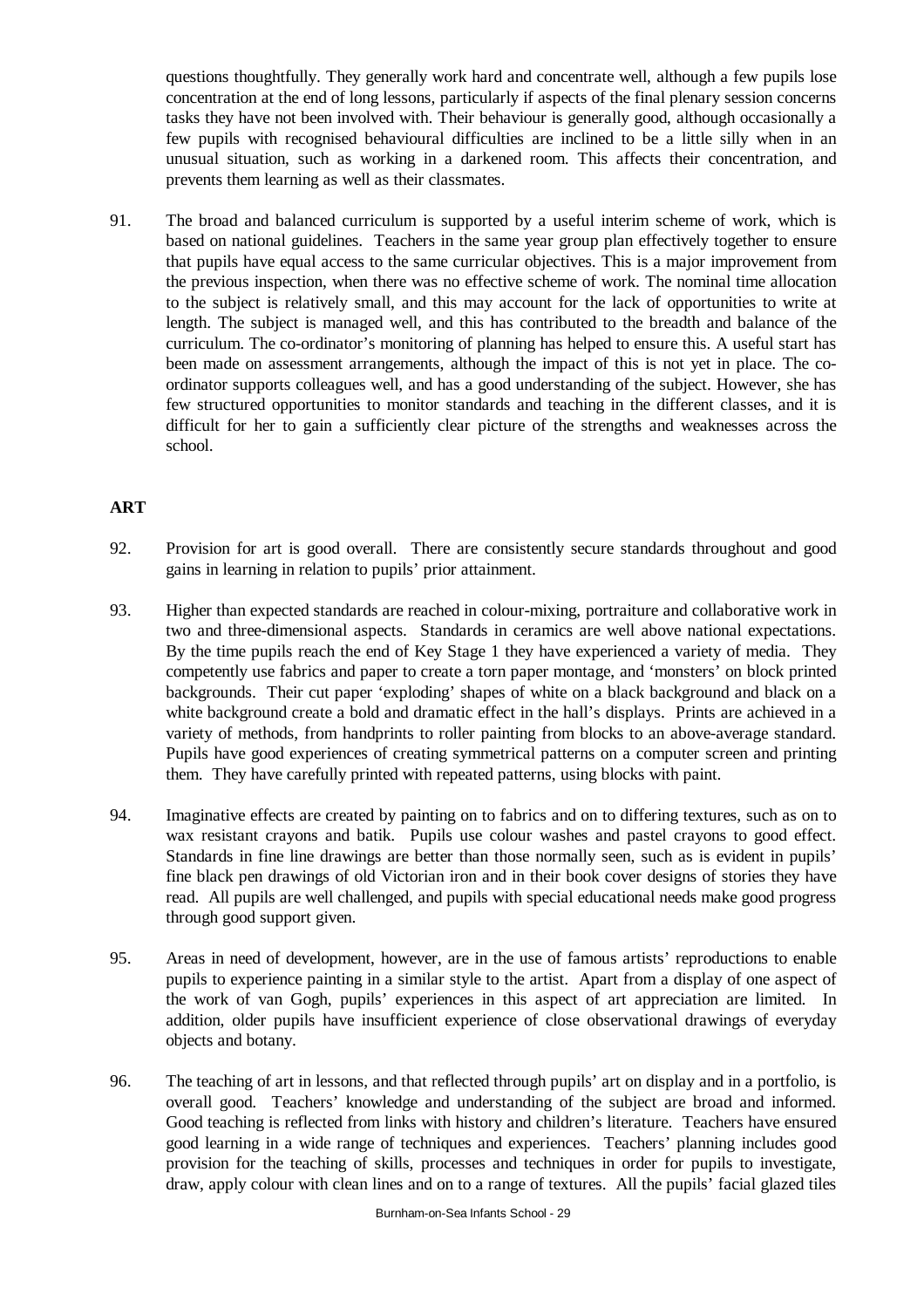have been mounted in an outdoor mural on the wall of Burnham-on-Sea's community centre as part of a Joint Community Project. This project was largely due to the drive and initiative of the school's art co-ordinator.

- 97. The impact of good teaching on pupils' attitudes to the subject are very positive. Pupils express their emotional reactions to art imaginatively. They are attentive, ask perceptive questions and collaborate well. Their independence in tidily clearing away is mature. Pupils are courteous to visitors and enjoy talking about their art work. Most take pride in their finished products.
- 98. The management of the subject is very good. An effective scheme of work ensures the good progression of pupils' skills and standards. Good support has been given to all staff when needed. A portfolio of pupils' selected work is ongoing and illustrates the breadth of experiences which pupils receive. Some art is assessed at differing levels according to the National Curriculum Programme of Study for art. These are collated well in pupils' record of achievement folders. The accommodation is used efficiently for art sessions; displays are attractive and focused well thematically. Resources are good, plentiful and used frequently.
- 99. Art is valued throughout the school as an enlightening activity for communicating ideas and feelings in the visual form. It is used to accompany and illustrate work in other subjects such as history, religious education and science, but it is also developed as a subject in its own right with its own skills and disciplines. The vibrancy of displays does much to stimulate good responses and improve perceptions. Therefore, the previous report's findings about good art provision have been maintained, overall. The subject makes a valuable contribution to pupils' spiritual, moral, social and cultural development, particularly by heightening pupils' awareness of beauty and respect for the artistic attempts of others.

## **DESIGN AND TECHNOLOGY**

- 100. No specific lessons were observed in design and technology, although some observations were made of pupils using construction kits during science lessons. However, the range of work on display and in files shows that pupils achieve well and make products of a high standard. This is an improvement from standards reported at the previous inspection.
- 101. Pupils' work reflects good teaching of techniques in designing, making and evaluating procedures. Pupils in Reception have used a variety of junk materials to make models of robots. These are of very good quality. They show individual differences in design; the use of a range of materials; and great care taken in sticking them together and decorating. Pupils also use construction kits with confidence, gaining good understanding as well as improving their manual dexterity. They have undertaken a substantial homework assignment, working with their parents to build boats from a variety of materials, which they then brought into school to test. In Year 1, pupils have made good weather charts from card and wooden picture frames gaining experience of using saws and a glue gun under adult supervision. Pupils' work with dough is explained simply in their workbooks. Higher attaining pupils have written simple evaluations of how they made models. All this work is of at least satisfactory quality.
- 102. Pupils in Year 2 have made glove puppets of good quality using a variety of materials, and show good early skills in sewing. The puppets show great individuality in design, using colour and materials with imagination. Similar variety is shown in pupils' use of colour and materials in collage work that they have undertaken. Pupils' design and making skills are good. They produce labelled diagrams of models they intend to make and they evaluate work competently. Higher attaining pupils use their writing skills effectively to describe what they have made and how they did it. Pupils in Year 2 have also produced some good quality moving models of 'Incey-Wincey Spider' in his spout, using card, wood and thread.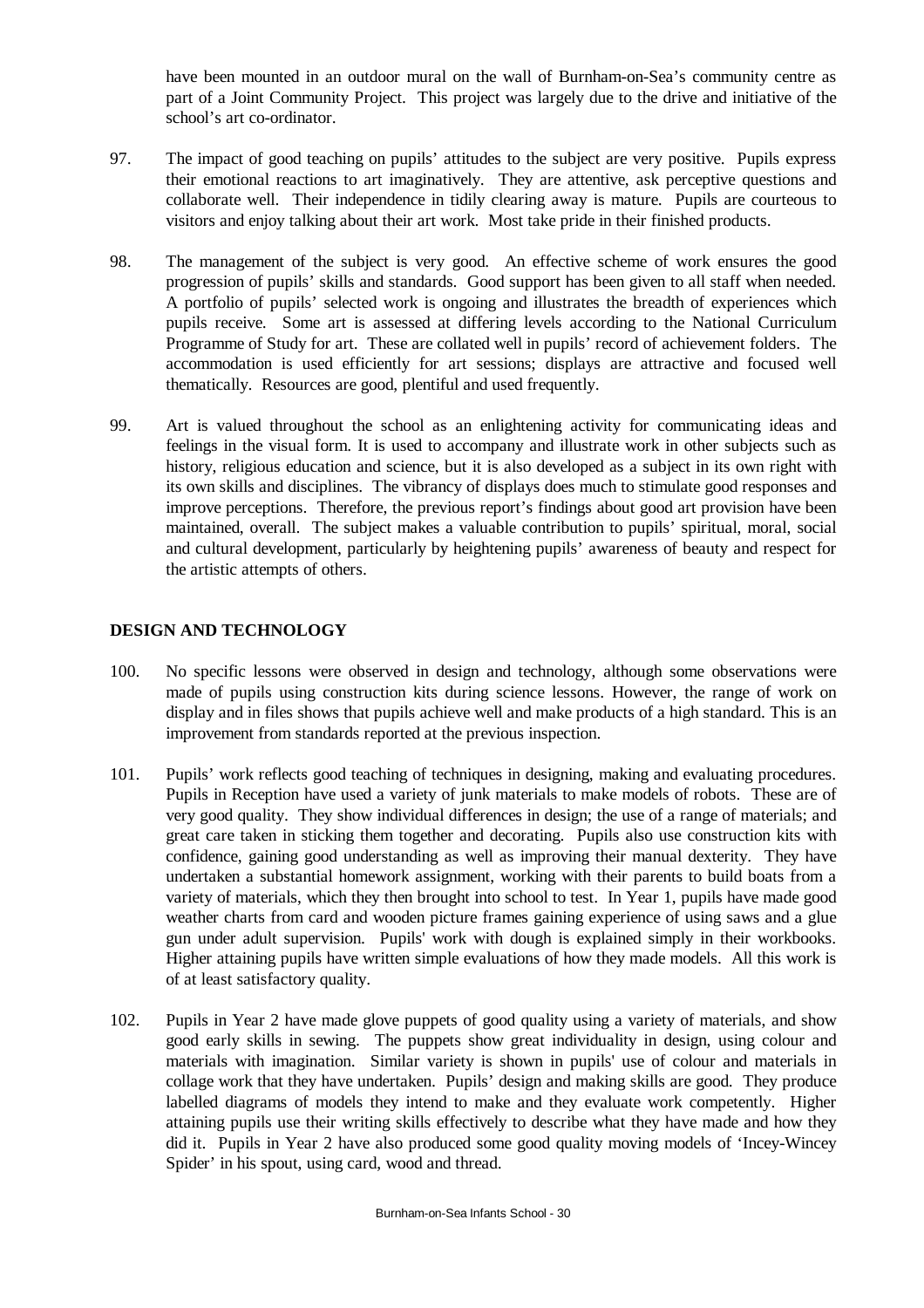103. The subject is well managed and a useful scheme of work, and support from the co-ordinator has enabled teachers to work effectively to raise standards. Planning shows that there is a broad, balanced and challenging curriculum. Teachers' subject knowledge is good. Resources are satisfactory, but the school lacks some more sophisticated kits to provide a further level of challenge for older pupils.

# **GEOGRAPHY**

- 104. Pupils' achievement is satisfactory. Although no lessons were observed during the inspection, an analysis of pupils' work and of teachers' planning gives a sound basis for judgements. Work is generally covered in 'blocks' of time during the year and this provides a satisfactory start in the subject and enables pupils to reach appropriate standards in the elements of geography which they study.
- 105. Teachers provide practical experiences and firm foundations for pupils. An analysis of pupils' work shows that teachers' knowledge and understanding impact strongly on pupils' learning. Teachers help Reception pupils to make a good start on map-making, following a visit to a farm and a museum. In Year 1, pupils achieve satisfactory standards using co-ordinates. Teachers ensure good achievement of pupils in a study of contrasting a Scottish island with their own area. Using a variety of sources, such as stories, pictures and maps, pupils make a study of the different forms of transport used in the contrasting regions. However, they do not make sufficient use of their own literacy skills to form their own thoughts and complete sentences. Instead, there is an over-reliance on restrictive type worksheets.
- 106. The subject is managed effectively. The scheme of work is broad and balanced. Joint planning within year groups enables teachers to share expertise and supports common provision for pupils in parallel classes. The co-ordinator has provided good support to colleagues and has made a useful start in collecting samples of work to serve as exemplars of standards, as well as monitoring planning and assessing pupils' work across the school. She has a good grasp of the way the subject could develop further, but has relatively few opportunities to monitor teaching and outcomes in the different classes across the school. There are good opportunities to learn of other cultures, but insufficient use is made of Information Technology.

# **HISTORY**

- 107. Only two lessons of history, both in Year 1, were seen during the week of the inspection. Over the year history is planned to enable pupils to develop the appropriate skills, knowledge and understanding in the subject. The lessons seen provide an example of positive learning and worthwhile experiences. Lessons are well prepared with some interesting artefacts to encourage exploration and understanding about times past. Teachers in these lessons use questions effectively to encourage observation and understanding about changes over time. Pupils' learning is considerably enhanced by the good quality resources and the effective use of support staff. The small groups that are created to discuss the artefacts enable pupils of all abilities to benefit from the lessons.
- 108. Pupils in Year 1 talk about artefacts from the past and offer some explanations as to why things have changed. However they are generally unclear about the sequence of events, or reasons for things to be different now than they were in the past. For example, pupils knew that lamps had changed over time, and that people in times past did not have electricity. However, many were not able to explain the sequence of events, or order the invention of lamps correctly. Too little time is allocated to the development of pupils' literacy skills through the study of history. There is little evidence of pupils searching for information in books, or answering questions about the past from sources of information.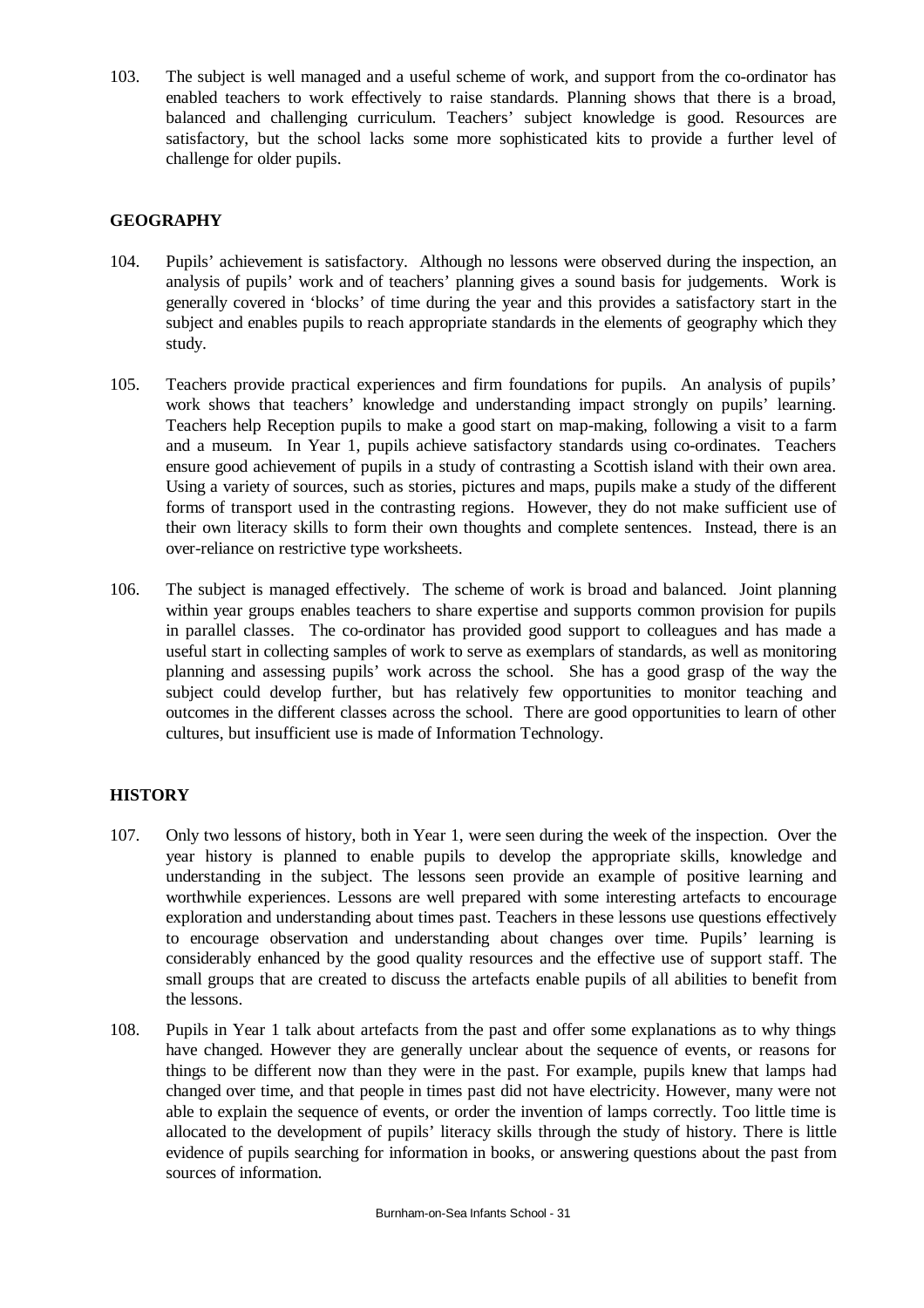109. The planned curriculum is broad and balanced. Evidence from the analysis of work, from work around the school and from the two lessons seen, indicates that the subject currently has a low profile in the school due to the impact of implementing the literacy and numeracy strategies. Resources for the subject are adequate, but strategies for monitoring are not well developed.

## **INFORMATION TECHNOLOGY**

- 110. Pupils' standards are in line with national expectations at the end of Key Stage 1. These standards have been maintained from a similar level of attainment reached at the time of the previous report. From beginning school, pupils use computers to help with their work. In literacy and numeracy, computer programs are used well. Both teachers and pupils are gradually gaining the skills to enable Information Technology to become an integral part of learning and to become familiar with the new resources. However, too little emphasis is placed on the use of Information Technology in other subjects.
- 111. The quality of teaching and learning in Information Technology is satisfactory; it is sometimes good, for example, for higher attainers. Teachers enable pupils to take turns and to use appropriate language and technical terms in their use of Information Technology. There is evidence that pupils use a range of software to support drawing, writing, and designing. Pupils often work in very small groups or individually with a support assistant to develop and practise their skills. This has a very positive impact on the quality of their learning as they are able to have high levels of help and encouragement. By the time they reach Year 2 pupils can store, save and retrieve information. They can give instructions, such as when they programme a floor robot to follow a large floor map, correcting when necessary. The good quality planning and explanations given by the teacher ensures that pupils are clear about the task, and helps to reinforce prior learning. Pupils of higher attainment are also able to explain what they are doing and are successfully challenged during the lesson to give more complex instructions.
- 112. Pupils enjoy using Information Technology in all forms, and are always anxious for a turn. They know how to respect the equipment and use it carefully. They often take turns and share appropriately. The use of Information Technology to develop pupils' personal and independence skills is good, because they are encouraged to produce and present their work on computers where possible. They generally behave well at these times.
- 113. The planned Information Technology curriculum meets the requirements in all areas, but Information Technology is not used sufficiently throughout all subjects and in all lessons. Pupils with additional special needs successfully use Information Technology to help with phonic and spelling skills. Software is limited, and computer systems are too often idle. Pupils are not given sufficient opportunity to use Information Technology in other subjects, such as history and geography, and this limits the development of both Information Technology skills, and literacy skills. The co-ordinator has a clear overview of how skills and use of Information Technology can be established, but as yet there is little evidence of monitoring standards or use of Information Technology across the curriculum.

## **MUSIC**

114. Overall, provision for music is satisfactory. Standards are generally in line with national expectations. Pupils make satisfactory gains in their learning in all aspects. In Year 2, pupils' achievements are good. There are strengths in pupils' rhythm work, the use of percussion and knowledge of sounds which percussion instruments make. Pupils retain melodies well when singing. They show good appreciation of the different qualities of music.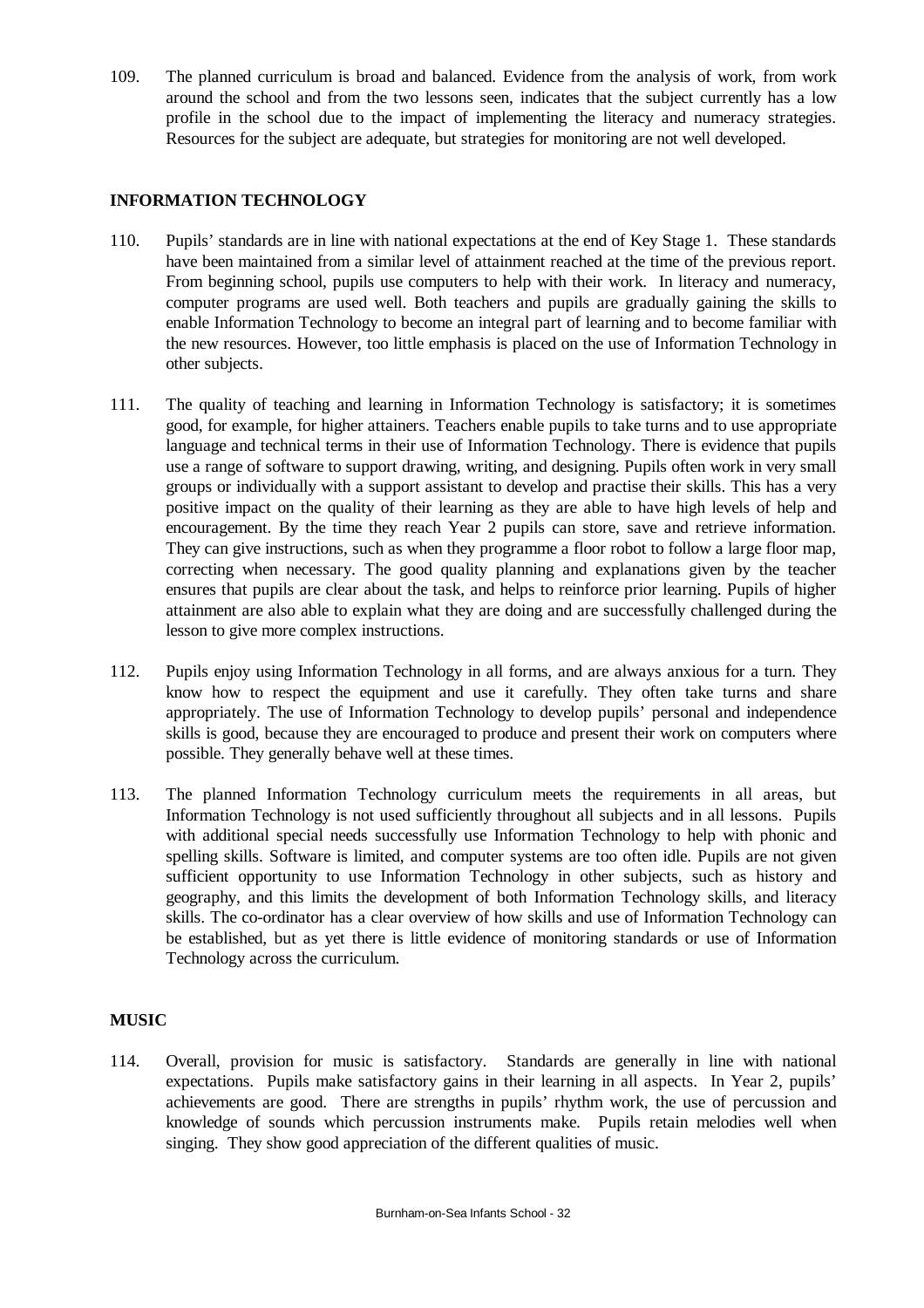- 115. Pupils sing enthusiastically with good rhythm and pitch, but with insufficient awareness of dynamics and at times, there is a tendency to shout. There are crisp entries to each line but the duration of notes in singing is variable and not always sustained correctly.
- 116. The development of rhythm work is good, particularly in Year 2. Pupils begin and finish together precisely and on time. When playing percussion instruments, they recognise correctly the number of beats and rests in a bar, repeat these accurately and maintain a good ostinato rhythm. Pupils have a good understanding of the effects instruments will make to produce the required sounds. In Year 2, pupils make good progress in the layering of sound effectively. Younger pupils make effective use of symbols representing waves, ripples, rain and waterfalls. They imaginatively create their own compositions of percussion sounds through the aid of these symbols. A significant majority explain their responses appropriately and match symbols to the sound of music relayed. Pupils respond emotionally to music and explain their reactions clearly. Higher attainers are well challenged and make appropriate progress through opportunities to lead performances and play solo. Pupils with special educational needs have good equal opportunities and very good support to help them succeed.
- 117. At present, there is insufficient focus made on music generally, for example, a lack of composers' names, photographs on display, particularly of the music relayed during the week for assembly. Pupils lack sufficient time during assembly to sit quietly and reflect and respond to the music they hear. An area for further improvement is to enhance the dynamics of pupils' singing together so that there is contrast expressed in the quality of the sound.
- 118. The quality of teaching is mainly satisfactory with some good aspects seen in lessons. Teachers have a good knowledge of the school's scheme of work and how to implement it. They are well prepared and ensure that pupils enjoy the lessons. Pupils' efforts are praised well and teachers are patient and encouraging with them. Sensitive support ensures that all pupils gain confidence and make steady progress. When teaching is most successful, lessons provide a good balance of performing together and appraising. Seating arrangements for music are well planned for in circular formation. As a result, pupils have sufficient space for playing instruments. The impact of teaching ensures that learning is mainly satisfactory, with good aspects.
- 119. Pupils' attitudes to music are positive. Most respond well in lessons in an alert manner. Pupils show good self-control when handling instruments carefully. They are well disciplined, cooperative and respectful of teachers and adults. Several pupils are confident to perform solo. Pupils' enjoyment during music lessons and for singing in assembly is obvious; they take delight in singing out unselfconsciously.
- 120. The management of the subject is effective. The commercial scheme of work and resources support the non-specialist teachers well. The planning of the music curriculum ensures that pupils make steady progress in their learning. The co-ordinator monitors the planning efficiently. Assessment is insufficiently recorded but pupils' efforts are being taped for assessment purposes in some classes. A governor has helped a recorder group in the lunch time in the past, and this is planned for again in the next term. Pupils have opportunities to perform for live audiences at Christmas and harvest festivals and this helps their social development. In the past, pupils have benefited from a wider musical repertoire, such as making musical instruments under the instruction of a specialist visitor. Instruments used in school are of good quality, sufficient and well stored. Each year, pupils have the opportunity to visit Wells Cathedral Green with children from other schools in the area to country dance to a live band. In preparation for this they practise weekly in school. Such events promote good enjoyment and creative expression. Since the previous report, standards in teaching and pupils' progress have been maintained.

## **PHYSICAL EDUCATION**

121. Pupils' achievements are good in physical education, because of the quality of teaching provided.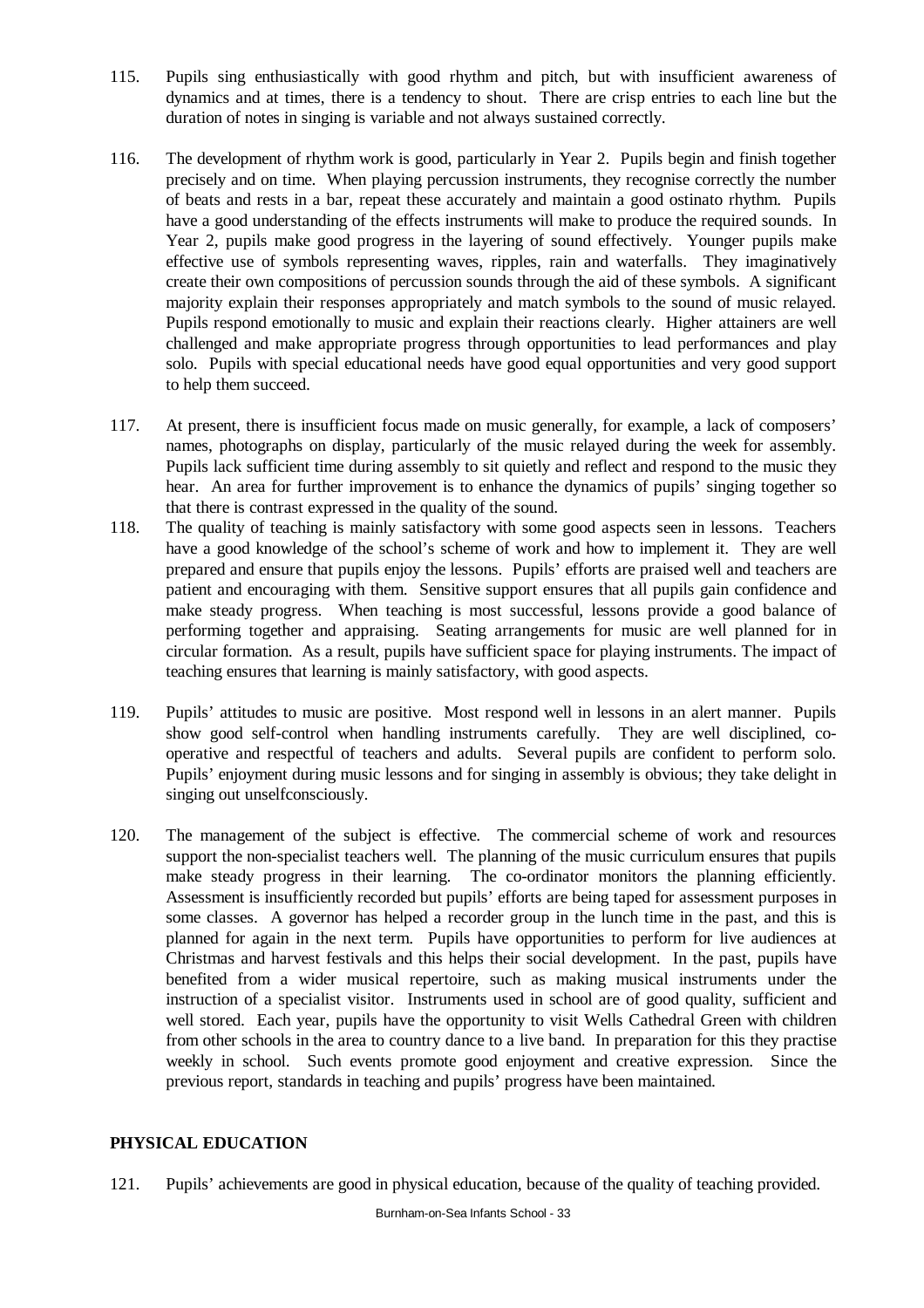- 122. Older pupils in reception show a good awareness of space when moving around the hall, and take care not to bump into each other. All but a few are able to skip around the hall, and a group of half a dozen do so very competently. When moving in response to music, most show an appropriate understanding of pace and mood, and about half the class show a good understanding of the weight of movements, for example when pretending to be a "fat greedy zebra" galloping along. Pupils build on this good start, and when in Year 1 they show a greater refinement and accuracy in moving in response to music. They follow instructions well and show a good understanding of pace in their movements, responding quickly to changes in the music. About half of pupils show a good understanding of level, moving smoothly from high to low positions when travelling around the hall. In general pupils work well as pairs when asked to shadow another's movements, but about a quarter of pupils find this very difficult and cannot mirror their partner's movements accurately. In gymnastics, when using large apparatus, pupils in Year 1 show good control of their body movements, and practise and improve a range of movements. When asked, they make valid comments about each other's performance. No lessons were observed with pupils in Year 2.
- 123. The quality of teaching is consistently good, and sometimes very good. Teachers prepare and plan lessons well, and are clear about what they want pupils to learn. Their subject knowledge is good, and they give pupils clear explanations, and give demonstrations, so that they understand what is wanted and little time is wasted. For example, most pupils in reception quickly learned the new movement of "galloping", because of clear demonstration of the movement by the teacher. Teachers' skills in managing pupils are very good, and they ensure that learning progresses well, even when some pupils are finding it difficult to conform. For example, when pupils in Year 1 were inclined to run wildly around the hall without regard for the activity in hand, the teacher quickly brought them back on task so that they performed much better at a second attempt. Conversely, when reception pupils were reluctant to join in, the teacher and nursery nurse worked very sensitively to encourage them. Teachers use resources such as taped programmes very well, stopping the tape from time to time to re-enforce key points and ensuring that pupils make good gains in their understanding.
- 124. The curriculum is broad, including a good range of activities including swimming. Standards are supported by a relatively wide range of extra-curricular activities, including football, short tennis and country dancing. The subject is well managed and is supported by an effective scheme of work to ensure a good balance, and that what pupils learn builds on what they have already been taught. However, there is no system in place to monitor teaching and standards in different classes, so the co-ordinator has no way of clearly identifying the strengths and weaknesses in the subject. Resources are good, and this supports the good progress pupils make.

## **RELIGIOUS EDUCATION**

- 125. The school follows closely the locally agreed syllabus, thereby meeting statutory requirements. All pupils have appropriate provision for religious education. Standards of pupils are in line with the locally agreed expectations throughout the school and by the end of Key Stage 1.
- 126. There are strengths in the values promoted in religious education lessons, such as those of care of others and family life. Pupils have frequent opportunities for reflecting on, and forming views about, religion and about the experiences and hopes of other people. Pupils distinguish well between the two main religions studied, namely Christianity and Judaism. They have secure understanding of the differences in festivals and modes of worship.
- 127. Pupils have good recall of the main features that characterise Christianity; they can relate them well to their own experiences, such as those of celebration. In their study unit, 'Ourselves', pupils identify clearly aspects of their own experiences and feelings and they recognise what is of value and concern to others, including people with a faith commitment, such as Mother Theresa. Good